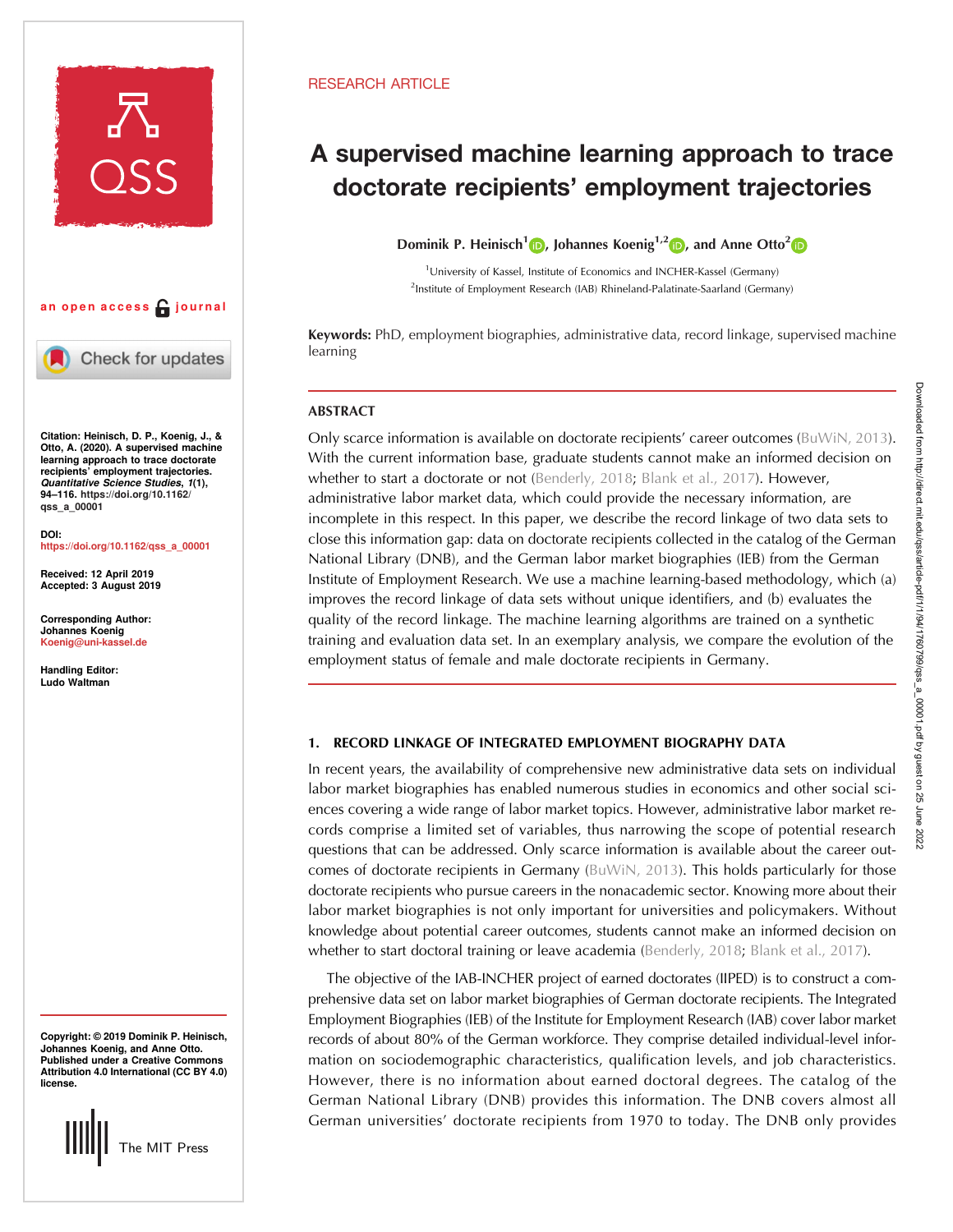sufficient information for conventional record linkage (e.g., exact dates of birth) for a minority of individuals. To be able to link both data sets on a large scale, we apply a record linkage procedure that utilizes supervised machine learning algorithms, which are trained on a synthetic training and evaluation data set.

Numerous prior studies have used record linkage methods ([Schnell, 2013](#page-19-0)) to supplement administrative labor market data. In many cases, the record linkage could be based on unique identifiers available in both data sets (e.g., name–surname combination, exact birth date, sex). If identifiers are incomplete or not fully reliable, more advanced "Merge Toolboxes" are available, which utilize string-comparison functions to calculate similarities between key words (e.g., employer's name) in both data sets [\(Schnell et al., 2004\)](#page-19-0). Even if conventional approaches are able to successfully link two data sets, a proper evaluation of the linked data set's quality (in terms of recall and precision) would be advisable, rather than only reporting the number of final matched entities. Multiple matches between entries are another problem that our approach is able to take into account.

To overcome the limitations of existing record linkage methods, we develop and assess a set of supervised machine learning algorithms. This approach has several advantages: First, it is not restricted to data with high-quality identifiers. Second, the quality of the linked data set is assessable and comparable across different algorithms, as well as to conventional record linkage approaches. Third, our approach is applicable under strict data security requirements and ensures the rigorous anonymity of individual records, which are indispensable requirements in any use of social security data in Germany. Fourth, we utilize a synthetic training and evaluation data set, which allows us to evaluate the quality of the record linkage in the absence of external training and evaluation data.

Even though unique identifiers are absent in both data sets, the final linked data set meets high quality standards in terms of precision and recall. All tested supervised machine learning algorithms outperform heuristic (rule-based) approaches. Achieving a high recall rate not only allows researchers to address questions requiring larger and more complete samples, it also enables differentiation among subgroups. In addition, as the algorithm uses multiple features to predict true-positive matches, it is less likely to introduce bias into the sample. While the synthetic test and evaluation data set might by itself act as a source of bias, we do not find any distortions on observables. Depending on the parameter settings, the quality of the linked data sets can vary for each algorithm, which highlights the necessity of independent training and test data for selecting the best parameter specifications.

The obtained linked data set allows us to investigate the labor market trajectories of German doctorate recipients from 1975 to 2015 before, during, and after their graduation. As a practical application, we use the final data set to analyze the employment status of doctorate recipients at different points of time in their careers. In particular, we analyze gender-specific differences in the share of full-time and part-time employment during doctorate recipients' careers. We find that few doctorate recipients are unemployed after graduation. However, a substantial share of female doctorate recipients work part time. While female and male doctorate recipients show similar employment patterns during their graduation period, the share of part-time and full-time employed women diverges after that.

Our study is not solely limited to Germany. From a methodological point, the introduced method could be applied by further studies to improve the quality of record linkage approaches for the combination of micro data sets. From an empirical standpoint, Germany is one of the biggest "producers" of doctorate recipients among the OECD countries ([OECD,](#page-19-0) [2018\)](#page-19-0) and a huge labor market with a great variety of job positions for graduates.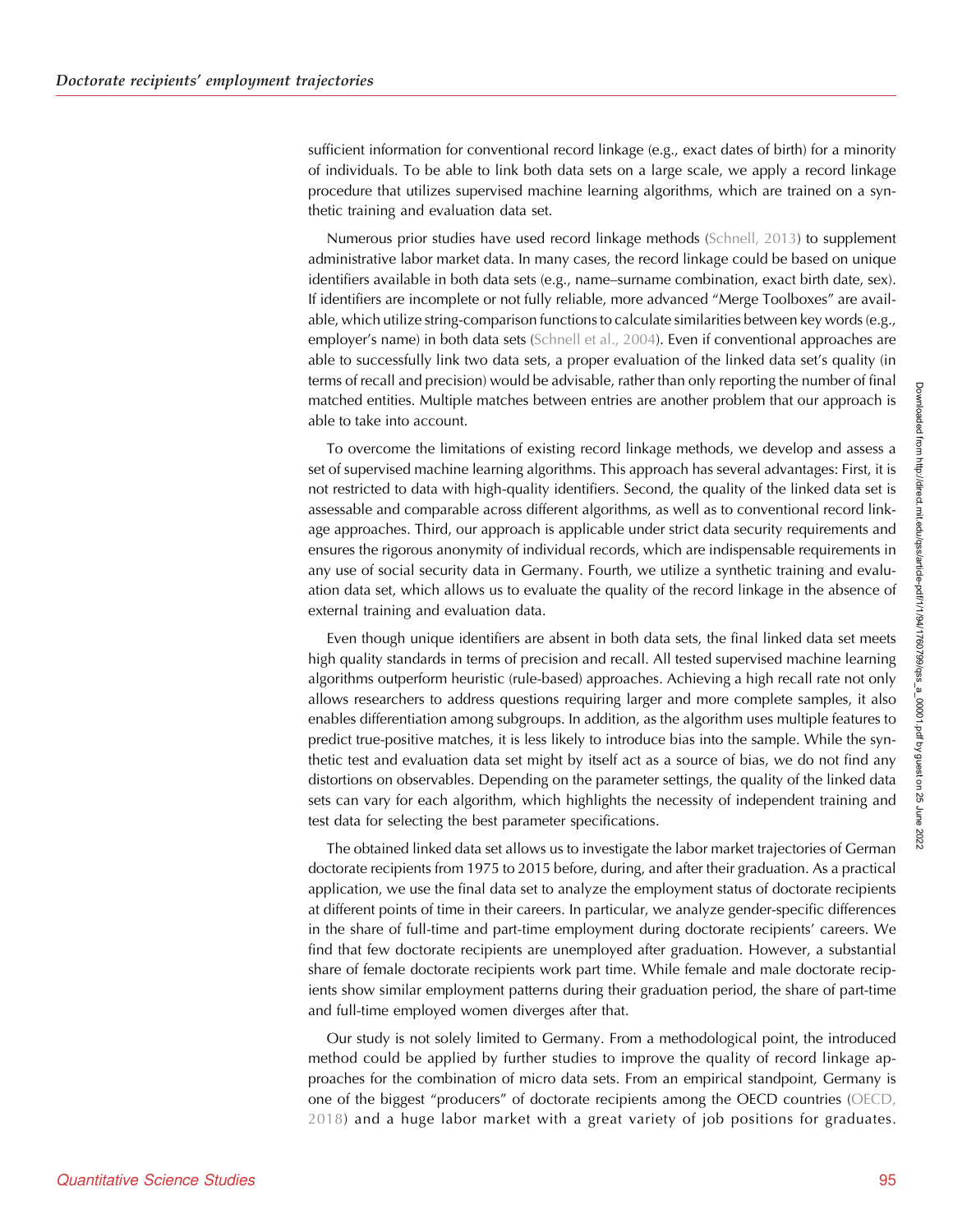Investigating the career trajectories of doctorate recipients in Germany contributes to increasing the required transparency for graduates' potential career outcomes in the academic and private sector. This evidence can thus also help students in other countries to make better informed decisions for the planning of their further careers.

The paper is structured as follows: In Section 2, the data sets of the record linkage approach are described. Section 3 presents the supervised machine learning algorithms in detail, as well as their implementation, and evaluates the different approaches we tested. In Section 4, the linked data set is used to investigate the employment status of doctorate recipients over time. In Section 5, we discuss some limitations of the proposed approach and draw implications for further research. Section 6 concludes.

## 2. DATA SOURCES

In this section, we introduce the two data sets that are integrated by record linkage: the Integrated Employment Biographies (German: Integrierte Erwerbsbiographien [IEB]) and the data set of doctorate recipients from the German National Library (Deutsche Nationalbibliothek [DNB]). Both data sets provide a nearly complete picture of the corresponding populations: The German workforce (subject to social security payments) is represented in the IEB and doctorate recipients who graduated from German universities are represented in the DNB. As a result, the DNB data provide a suitable supplement for the IEB, where information about tertiary education is incomplete. Both data sets are collected by public institutions following standardized procedures and regularities in the data preparation process, which makes them highly reliable and suitable for research purposes. While the DNB data have only been merged via record linkage with publication data ([Heinisch & Buenstorf, 2018](#page-19-0)), the IEB data have been merged via record linkage with a number of external micro databases in the past (e.g., [Antoni & Seth, 2012](#page-19-0); [Dorner et al., 2014;](#page-19-0) [Wydra-Somaggio, 2015;](#page-19-0) [Teichert et al., 2018\)](#page-19-0).

## 2.1. Doctorate Recipients Data of the German National Library (DNB)

The DNB catalog covers almost the entire population of individuals who completed doctoral training at German universities—doctorate recipients—encompassing about one million authors of dissertations.<sup>1</sup> Two peculiarities lead to this. First, all German publications (published in Germany or by Germans) are held by the German National Library, which is "entrusted with the task of collecting, permanently archiving, bibliographically classifying and making available to the general public all German and German-language publications from 1913" [\(DNB,](#page-19-0) [2018\)](#page-19-0). According to §§14 to 16 of the Act on the German National Library, media works are to be delivered to the library if a holder of the original distribution right has their registered office, a permanent establishment, or the main place of residence in Germany. Second, in Germany, doctoral students are obliged to publish their thesis in order to be awarded a doctorate from a German university, and the German National Library tracks thesis publications.<sup>2</sup>

Within the catalog of the German National Libraray, a separate note provides additional information on the type of publication, the year of submission, and the corresponding university name. Since data are selected by librarians for the purpose of archiving and classifying

<sup>&</sup>lt;sup>1</sup> The German National Library makes its data accessible under the Creative Commons Zero license (CCO 1.0).

<sup>&</sup>lt;sup>2</sup> The DNB data set has been used for various analyses. For example, [Buenstorf and Geissler \(2014\)](#page-19-0) studied advisor effects based on laser-related dissertations, and [Heinisch and Buenstorf \(2018\)](#page-19-0) identified the doctoral advisors of doctorate recipients. Both studies confirm the high reliability and completeness of the DNB data.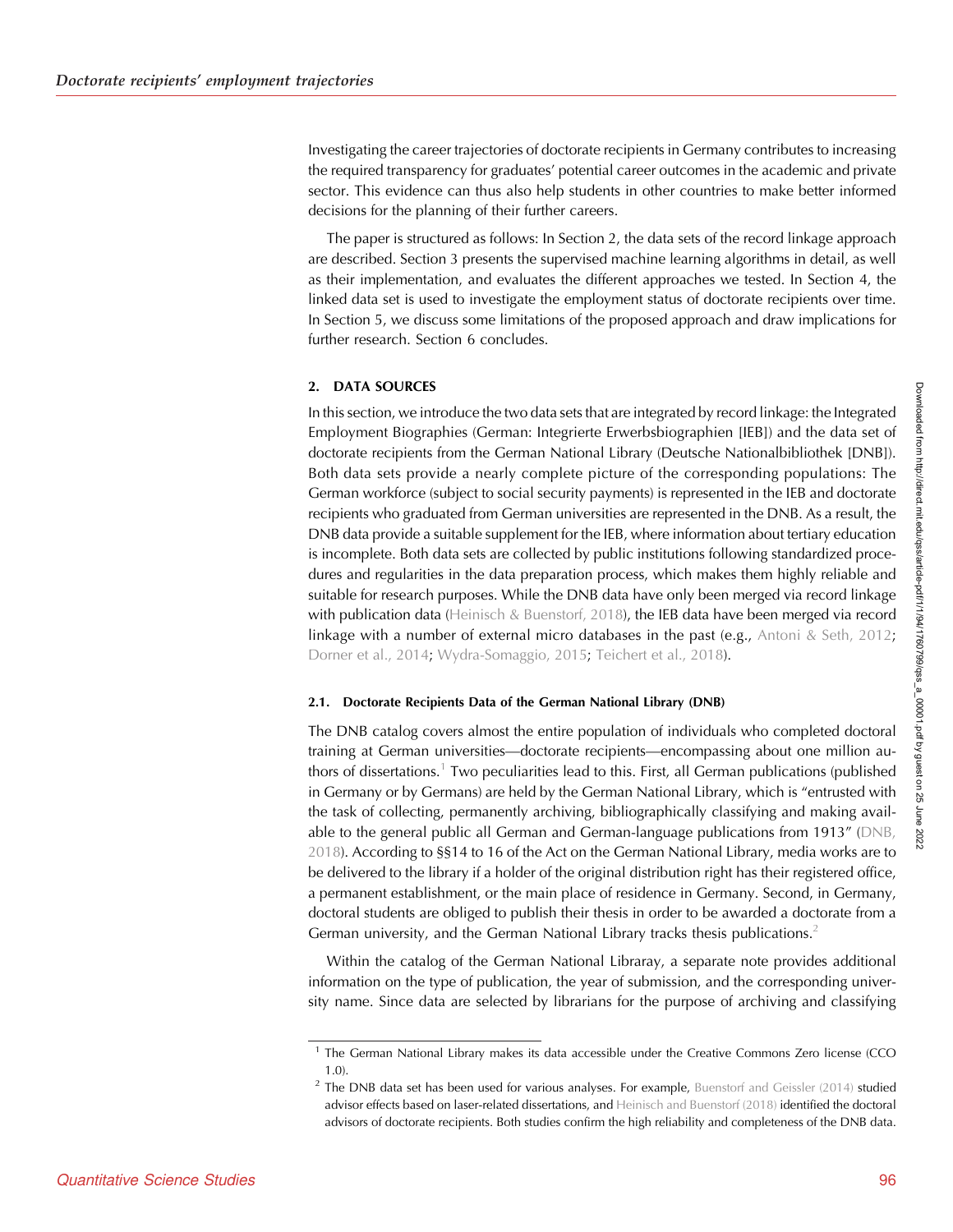|                        | <b>Table 1. Illustration of the DNB data</b> |            |            |        |             |          |                  |             |  |
|------------------------|----------------------------------------------|------------|------------|--------|-------------|----------|------------------|-------------|--|
| $dh$ <sub>d</sub> $id$ | name                                         | surname    | birth_year | gender | nationality | uni name | publication_year | subject     |  |
| 87640472               | Marta                                        | Musterfrau | NA         | female | Germani     | Kiel     | 2010             | Economics   |  |
| 12342124               | Max                                          | Maulwurf   | 1979       | male   | German      | lena     | 2008             | Medicine    |  |
| 07986678               | Martin                                       | Mustermann | NA         | male   | Italian     | Kassel   | 1993             | Engineering |  |

Note: The table provides fictitious examples of the DNB data set.

these publications, bibliographic information is documented with an overall high degree of accuracy.<sup>3</sup> The coverage is almost complete for all years and disciplines.

From 1995 to 1997 onwards, the DNB created the Personennormdatei, a data set comprising all authors as separated entities. This additional catalog improves the information available on authors. Beginning in 1997, the year of birth is recorded for the majority of authors in the data set, as well as additional information on authors' nationality. However, most of these variables cannot be used as identifiers (variables) for the linkage procedure, because the coverage rates vary strongly over time. A stylized example of the DNB data is provided in Table 1.

## 2.2. Integrated Employment Biographies (IEB)

The IEB unites data from five different historic data sources, each capturing a different segment of the German social security system.<sup>4</sup> It contains detailed information on all individuals who are liable to social insurance contributions in Germany (i.e., employees, unemployed individuals, job seekers, recipients of social benefits and participants in active labor market programs). Civil servants, self-employed, family workers, and doctoral candidates financed solely by scholarships etc. are not part of the social security system and therefore not reported in the IEB. Taken together, the data cover approximately 80% of the German workforce.

The IEB data comprise the starting and ending dates of all spells (i.e., periods of unemployment, benefit receipt, employment) for each individual ([vom Berge et al., 2013\)](#page-19-0). Additionally, for each individual a range of sociodemographic characteristics is documented (e.g., sex, date of birth, nationality, qualification level, job features [type of employment, occupation, industry affiliation, region of workplace]). While, although incomplete, information of vocational training certificates obtained, or bachelor's and master's degrees, is part of the IEB, no information on doctoral degrees exists. Information is available on a daily basis from 1975 to the most current

 $3$  Nevertheless, some effort was necessary to clean the data. The names of the individuals were standardized. For example, name information was coded in UTF-8 and separated by commas into first and last names. Further, all variants of misspelled university names were checked manually and assigned to the corresponding institution. Year information in the database was corrected for nonplausible cases. Electronic resources were also added to the database. In recent years, some dissertations have been included exclusively as electronic resources. However, many electronic doctorate theses are also listed as a physical book. Further, different versions of the same work are possible, such as university deposit copies and commercial publisher editions, with possible later new editions. The database was cleaned for these duplicates, which were identified by two different approaches. If a reference is made in the DNB's title holdings to an identical publication other than the original publication, these publication are considered identical. However, an explicit reference to identical publications is not given for all double-listed publications. Therefore, duplicates were detected based on title information. Titles and subtitles were standardized (i.e., punctuation marks, upper and lower case, spaces, etc. were removed) and cleaned (i.e., names and other nontitle information were removed) and a fuzzy string comparison was used to take care of small variations. Further, we excluded all authors with incomplete name information (e.g., entries with missing first name or surname). See also [Heinisch and Buenstorf \(2018\)](#page-19-0) for further details.

<sup>4</sup> These five data sources are the Employee History, Benefit Recipient History, Unemployment Benefit II Recipient History, Participants-in-Measures History, and the Jobseeker History.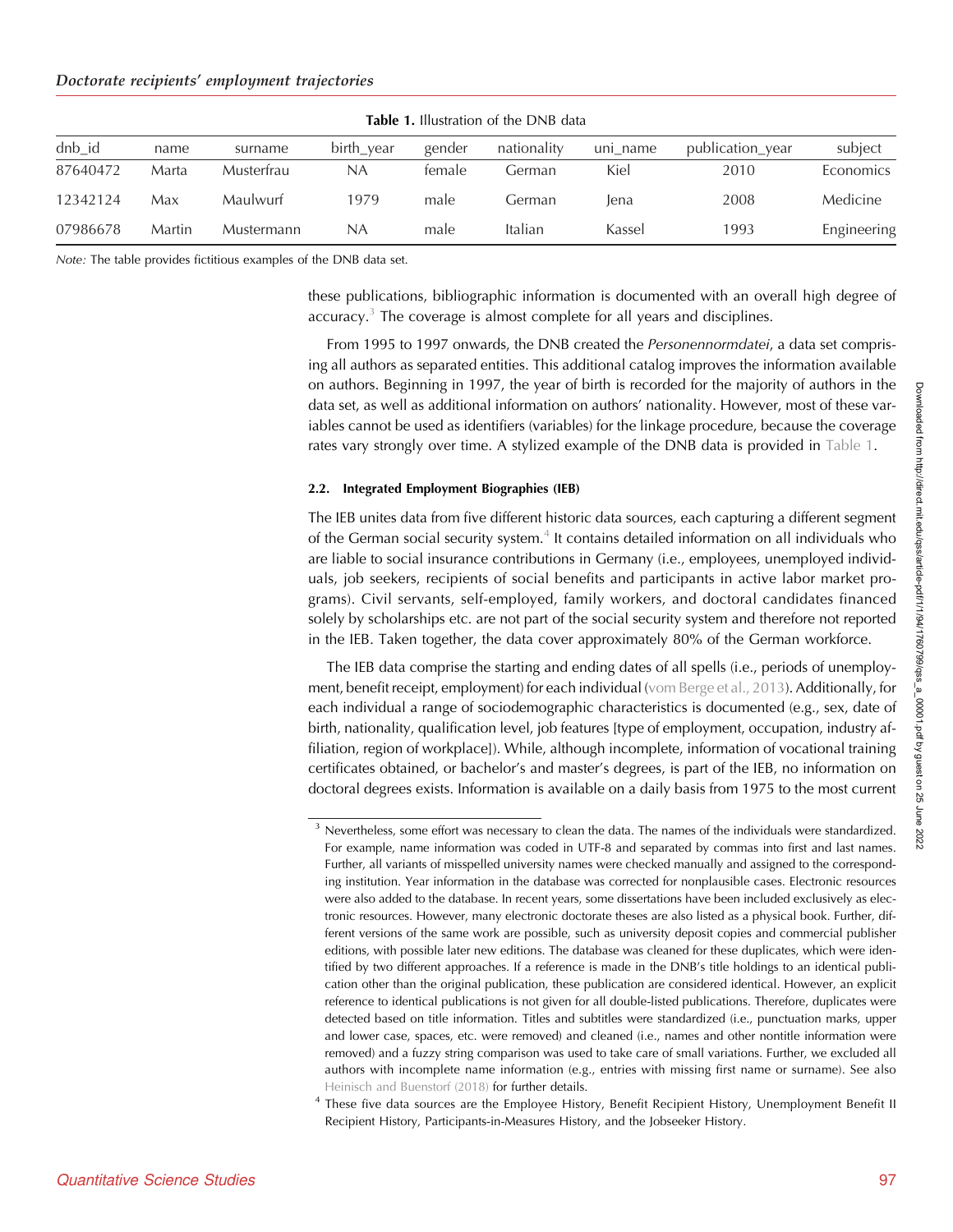<span id="page-4-0"></span>

|          | <b>Table 2.</b> Illustration of the IEB data |            |            |                  |                  |                     |                                                                    |  |  |  |
|----------|----------------------------------------------|------------|------------|------------------|------------------|---------------------|--------------------------------------------------------------------|--|--|--|
| iab_id   | employment                                   | begin_date | end_date   | place_work       | school_degree    | apprenticeship      | class_econ_activity                                                |  |  |  |
| 92240472 | Mini-job                                     | 01/01/1996 | 31/12/1996 | Kiel             | A level          | No qualification    | 49.32 Taxi operation                                               |  |  |  |
| 92240472 | Part-time                                    | 01/01/1997 | 31/12/1997 | Kiel             | A level          | University degree   | 85.42 Tertiary education                                           |  |  |  |
| 92240472 | Part-time                                    | 01/01/1998 | 31/12/1998 | Kiel             | A level          | University degree   | 85.42 Tertiary education                                           |  |  |  |
| 92240472 | Unemployed                                   | 01/01/1999 | 31/01/1999 | Kiel             | A level          | University degree   |                                                                    |  |  |  |
| 92240472 | Full-time                                    | 01/02/1999 | 31/12/1999 | Berlin           | A level          | University degree   | 72.11 Research and<br>experimental development<br>on biotechnology |  |  |  |
| 92240472 | Full-time                                    | 01/01/2000 | 31/12/2000 | Berlin           | A level          | University degree   | 72.11 Research and<br>experimental development<br>on biotechnology |  |  |  |
| 32134444 | Mini-job                                     | 01/06/2003 | 31/08/2003 | <b>Buxtehude</b> | No qualification | No qualification    | 55.20 Holiday and other<br>short-stay accommodation                |  |  |  |
| 32134444 | Mini-job                                     | 01/07/2004 | 31/09/2004 | lena             | Primary School   | No qualification    | 55.10 Hotels and similar<br>accommodation                          |  |  |  |
| 32134444 | Part-time                                    | 01/01/2007 | 31/12/2007 | lena             | A level          | University degree   | 86.10 Hospital activities                                          |  |  |  |
| 32134444 | Full-time                                    | 01/01/2008 | 31/12/2008 | Halle            | A level          | University degree   | 86.10 Hospital activities                                          |  |  |  |
| 20347523 | Part-time                                    | 01/08/1980 | 31/12/1980 | Frankfurt        | Primary School   | Vocational training | 4.11 Central banking                                               |  |  |  |
| 20347523 | Full-time                                    | 01/01/1981 | 31/12/1981 | Frankfurt        | Primary School   | Vocational training | 66.11 Administration of<br>financial markets                       |  |  |  |

 $T_2$ kla $2.1$ ll.  $1$ 

Note: The table provides fictitious examples of the IEB data set.

Doctorate recipients

Doctorate recipients' employment trajectories

employment trajectories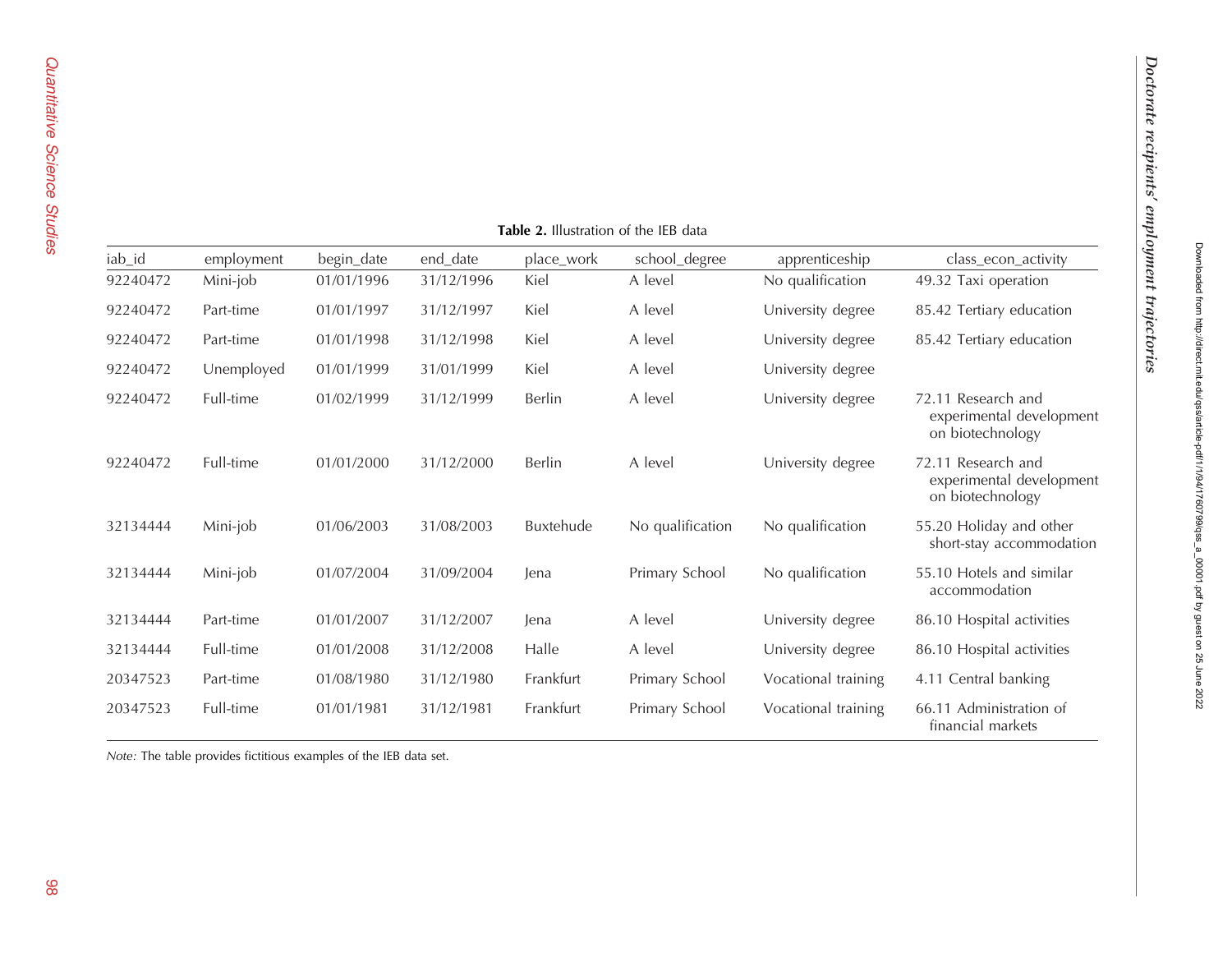



year for West Germany, and from 1993 for East Germany. Hence, the IEB enables labor market biographies of individuals in the public and the private sector to be tracked over time.

The IEB data are highly reliable for all variables that are directly relevant for social insurance contributions. However, some information in the data, such as information on secondary schooling, is less reliable, as it is transmitted by the employer solely for statistical purposes ([Fitzenberger et al., 2005](#page-19-0)). Furthermore, some variables contain missing values, which vary over time (e.g., [Antoni et al., 2016\)](#page-19-0). Confidential information that would make individuals identifiable (e.g., name and address) is not accessible for researchers ([Schnell, 2013](#page-19-0)). An anonymized system-independent individual identifier links social security registers and administra-tive data of the Federal Employment Agency [\(Dorner et al., 2014](#page-19-0)).<sup>5</sup> [Table 2](#page-4-0) shows a fictitious example of the preprocessed IEB data.

# 3. CLASSIFYING DOCTORATE RECIPIENTS IN THE GERMAN LABOR MARKET DATA

## 3.1. Problem Description

In this section, we first describe the general record linkage problem, and then expand on it in terms of its applicability to social security data, where researchers have to deal with large volumes of highly sensitive data. The record linkage procedure aims at identifying as many entries in both data sets that belong to the same entity. This target function is optimized under the constraint of keeping the number of incorrect matched entries as low as possible. To achieve this target, a two-step procedure is applied: First, entries in both data sets are matched by using an imperfect identifier (i.e., the names of individuals). Second, falsely matched combinations are eliminated. Figure 1 presents an overview of the record linkage approach described in this section.

<sup>&</sup>lt;sup>5</sup> The IEB and its scientific use file have been extensively discussed in the past. See, for example, [Dorner et al.](#page-19-0) [\(2010\)](#page-19-0) for a brief discussion of the IEB, [Oberschachtsiek et al. \(2009\)](#page-19-0) for a more detailed description of the IEB sample, and [Zimmermann et al. \(2007\)](#page-19-0) for the scientific use file.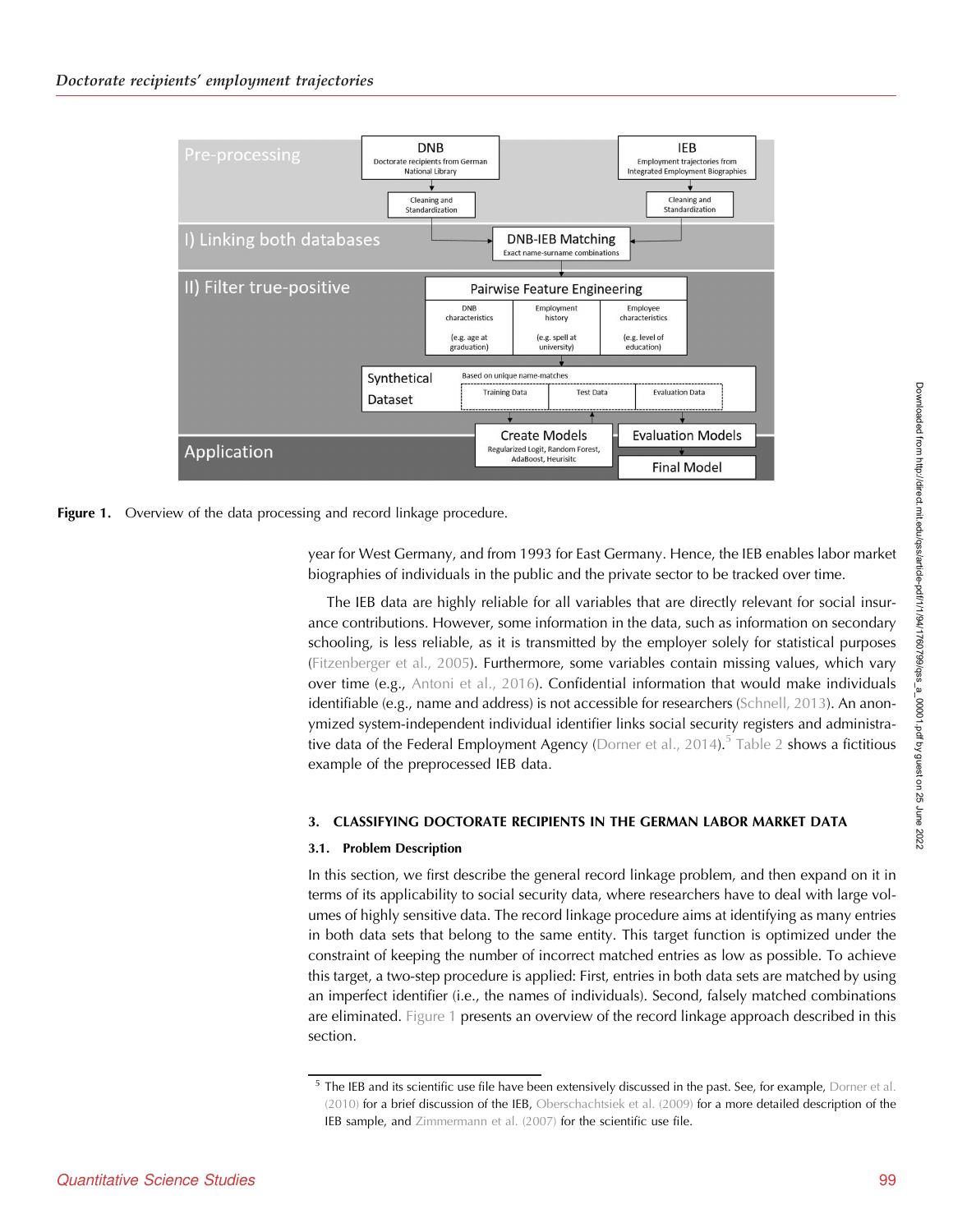The first step aims to match as many entries as possible of both data sets that might belong to one entity. In other words, in the first step, the data sets are actually linked. This can be achieved, for example, by exact string matching between entries' names, or by calculating distances between the entries' names using a fuzzy string matching algorithm. The second step aims to identify as reliably as possible true linked entities among the matched entry pairs. In other words, in the second step, correctly linked entries that belong to one entity are filtered from incorrectly matched entries. As social security data comprise large volumes of data with many homonyms (in our case the entire German workforce), the filtering of true-positive matched entries is a more serious problem, in particular, as incorrectly spelled names are less frequent in administrative data. Therefore, this paper is primarily focused on improving the second step of the record linkage procedure.

The linked entries of both data sets by a specific identifier will result in 0-to-n possible combinations of matched entries, of which 0-to-1 combinations truly belong to one entity. In those cases, where multiple entries match into one entity, many-to-many (n-to-m) matched entries occur. Identifying the true matched entities in a set of  $n$ -to- $m$  matched entries can be described as a classification problem. The following description of the classification problem is based on [Gareth et al. \(2013\)](#page-19-0) and [Bishop \(2006\)](#page-19-0). Formally, the classification task is to find a function  $f(X)$ that correctly classifies two matched entries of both data sets as one entity. With a quantitative response variable  $Y \in c(Same, Different)$  and using a set of p different predictors,

$$
X = (X_1, X_2, ..., X_p)
$$

$$
Y = f(X) + \epsilon,
$$

where  $\epsilon$  is the error term.

In practice, there are numerous restrictions that complicate the estimation of the classification function f: Unique entity identifiers (or keys) and reliable predictors such as combinations of name, birthday, and birthplace may be lacking. Even if the available data are generally of high quality, information may be imprecise, misreported, or incomplete for individual entries. Even in cases where reliable predictors exist, privacy requirements may restrict the number of predictor variables X that are accessible to researchers.

If the reliability of a single or multiple predictors cannot be ascertained, or if only a set of weak predictors is available, machine learning algorithms can improve the record linkage quality. Machine learning algorithms have been applied to a number of record linkage problems and several solutions are available (e.g., [Christen, 2012b](#page-19-0)). In this paper, we use machine learning algorithms to solve the classification problem described above in accurately filtering true matched entries. In this case the classification problem can be described as the best combination of available input variables X that predict  $\hat{Y}$ :

$$
\hat{Y} = \hat{f}(X),
$$

with  $\hat{Y}$  as classification output and  $\hat{f}$  as our estimation equation for the classification function f. The accuracy of  $\hat{Y}$  depends on two aspects, as the following equation shows: the reducible and irreducible errors:

$$
E(Y - \hat{Y})^2 = E\Big[f(X) + \epsilon - \hat{f}(X)\Big]^2 = \Big[f(X) - \hat{f}(X)\Big]^2 + Var(\epsilon).
$$

The reducible error  $\Big[f(X) - \hat{f}(X)\Big]^2$  results from  $\hat{f}$  not being a perfect estimation for  $f$ . As the name implies, the reducible error can be reduced by more sophisticated statistical learning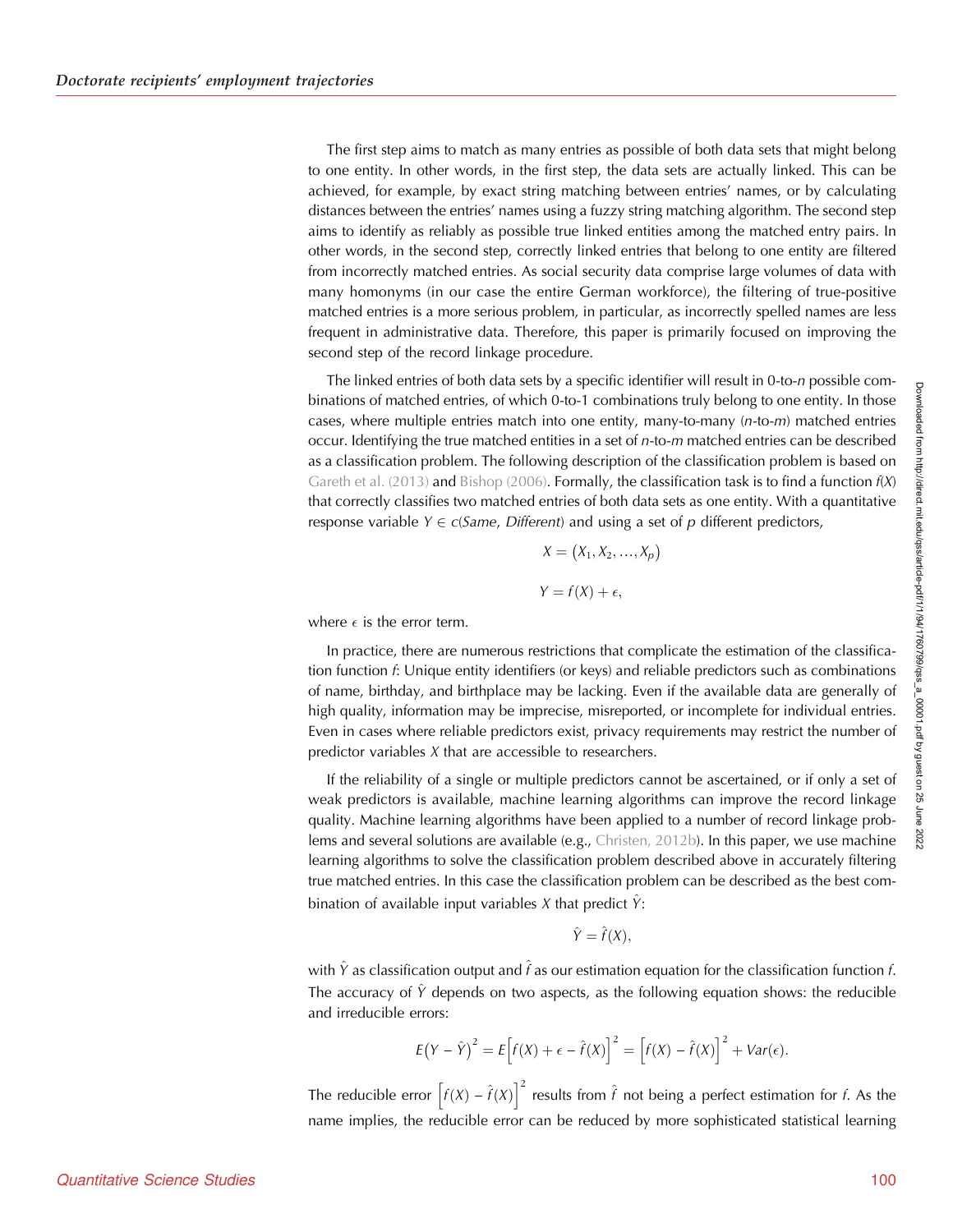methods or by increasing the input variables'  $X$  predictive power. In contrast, the irreducible error Var( $\epsilon$ ) would persist even if  $\hat{f}$  were a perfect approximation of  $f$ . The set of input variables X entering into function  $f$  cannot predict  $\epsilon$  by definition, as they result from errors in measuring X. A suitable classification procedure identifies the best functional relation of X in  $\hat{t}$  that approximates *f*, by minimizing the reducible error  $\left[f(X) - \hat{f}(X)\right]^2$ .

Solving classification problems is a traditional field of application for machine learning techniques. Machine learning algorithms can help to find suitable approximations of the classification function  $f$  ([Christen, 2012a](#page-19-0)). However, these approaches have not found much use in research using administrative labor market data. Record linkage procedures used in this context have mostly been based on heuristic approaches. Data are linked by calculating similarities between names ([Schnell, 2013](#page-19-0)) and "rules-based" heuristics (e.g., information on whether two entries originate from the same or different regions). Applying heuristic approaches requires high-quality data. Even then, heuristic approaches do not exploit the full potential of the data, because they do not use the optimal functional form of  $\hat{f}$  or the best representation of X.

A wide selection of sophisticated classification algorithms is available to estimate  $\hat{f}(X)$ . These can broadly be categorized into deterministic, probabilistic, and (machine) learningbased approaches [\(Christen, 2012b\)](#page-19-0). Higher predictive power can be expected for supervised machine learning techniques. Supervised machine learning algorithms require training data to approximate the best representation of f by a specific representation of the input variables  $X$ . A wide variety of machine learning algorithms have been developed, and the choice of specific algorithms involves a trade-off between classification quality and computational demands. In addition, not all algorithms are implemented in the statistical software packages available in the settings where administrative data may be accessed.<sup>6</sup> Reflecting these considerations, our approach utilizes three well-known machine learning algorithms: regularized logistic regressions, AdaBoost, and Random Forests.<sup>7</sup>

For these machine learning algorithms, we do not know the best model specification for our classification problem a priori. Therefore, our machine learning algorithms need to be tuned to discover the parameter setting that results in the most powerful prediction to correctly classify entities. Different ways exist to identify the best tuning parameters. Here, our approach is based on trial and error. A regularized logistic regression estimates a logistic regression model with an additional penalty term to avoid overfitting. This requires ex ante specification of both the penalty parameter and a threshold probability value above which estimated matches are classified as belonging to the same entity. The Random Forest algorithm uses decision trees for classification. By randomly selecting a set of  $m$  variables, a specific number of  $n$  decision trees is constructed. Each decision tree uses these  $m$  variables to split the data set-specific thresholds to classify the data into matches and nonmatches. A sequence of multiple splits divides the data into distinct decision regions. A majority vote over the  $n$  decision trees decides on the class of each entry in the matched data set. The number of randomly drawn variables  $(m)$  and

<sup>6</sup> The respective administrative data can only be used on secured machines available at IAB. More advanced methods, such as multilayer neuronal networks, are computationally intensive and their application is not technically feasible in our case.

 $^7$  All algorithms used are available as R Packages. We used the programming language R Version: 3.3.2 [\(R](#page-19-0) [Core Team, 2017\)](#page-19-0) and the following R packages: for AdaBoost the package ada ([Culp et al., 2006\)](#page-19-0), for regularized logistic regressions the package glmnet [\(Friedman et al., 2010\),](#page-19-0) and for Random Forest the package randomForest [\(Liaw and Wiener, 2002](#page-19-0)).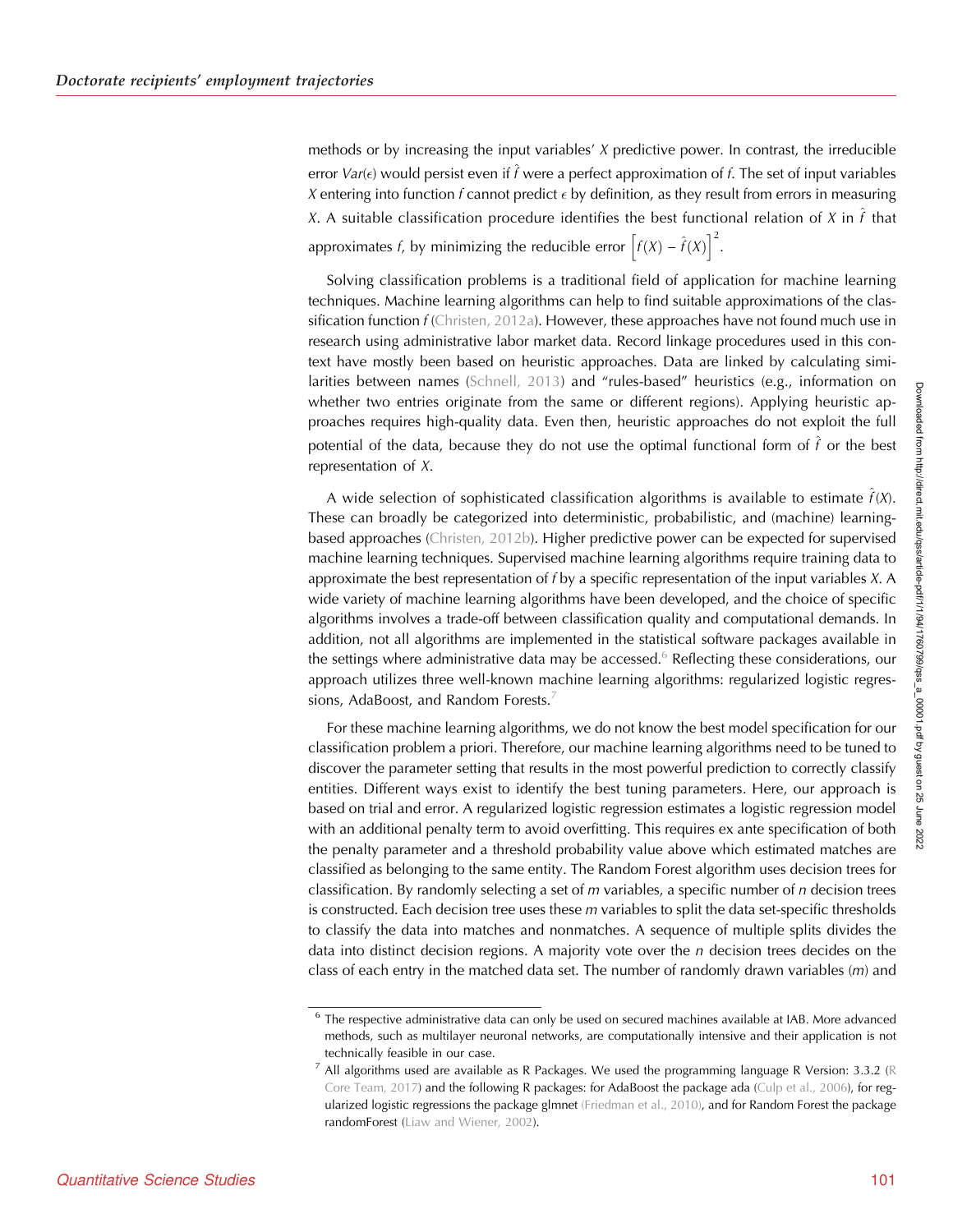the number of trees  $(n)$  must be specified ex ante. AdaBoost is a boosting method developed for binary outcome variables. Similar to Random Forests, it is based on decision trees, but the classifiers are trained sequentially. After each iteration, the classification output is weighted by its classification success, giving a higher weight to misclassified matched entries in the next iteration. After converging, all decision trees give a majority vote on the matched entries class. The number of iterations and weights must be set as parameters ex ante. $8$ 

In our approach, these machine learning algorithms are tested against a heuristic (rulebased) classification. For the heuristic classification approach the number of variables considered in classification needs to be specified ex ante. For the heuristic, we generated all possible combinations of the matching variables used. As a result, we get a number of possible decisions where only one of the possible matching variables, up to all of these matching variables, needs to take the value 1. The heuristic then classifies pairs of entries by comparing one or several variables. For example, one relative restrictive heuristic approach could classify entries as belonging together if they have the same name and surname in both databases, they were employed in the university region 5 years before or after graduation, they had a proper education, and they are working at a university or research institue. A less restrictive approach could link all entries with same name-surname combination and a proper age. The common objective of all these approaches is to develop a function  $\hat{t}$  that accurately separates the spaces of same versus different entities in both data sets. Applying different model specifications enables us to select from a range of models with different properties. The aim of this task is to find an optimum between precision and recall; that is, to link as many entries of both data sets as possible (high recall) while minimizing the number of false classification decisions (high precision).

Overfitting is a serious risk when the best algorithm is selected. Overfitting means that the prediction function  $\hat{f}$  follows the error term Var( $\epsilon$ ), generating estimates for  $f$  that are as close as possible to the observed training data, but not allowing accurate estimates for new observations outside the training data. In this case, the trained algorithm is useless, as the trained model is an exact representation of the training data but cannot be generalized to other data. This would fail the task of finding a function  $f$  that predicts our outcome variable Y as well as possible:  $Y \approx \hat{f}(X)$  for any observation.

To overcome overfitting, out-of-bag predictions are used to evaluate the algorithms' classification success. These require an independent data set that has not been used in training the algorithms. The training data are split into several data sets that are specifically used first for training, second for identification of the correct parameters, and third for evaluation. For training and evaluation, data are required for which true outcomes of the quantitative response variable  $Y \in c(Same, Different)$  are known to the researcher.

## 3.2. Preprocessing and Record Linkage

In this section, we discuss the application of the record linkage procedure described in section 3.1 to classify correctly dissertation authors from the DNB data set in the IEB data set.

 $8$  The regularized logistic regression was estimated with values for the penalty parameter of 0, 0.3, 0.5, 0.7, and 1. For the threshold probability, we selected values ranging from 0.1, 0.2, 0.5, and 0.6 to 0.8. For the Random Forest algorithm, the number of randomly drawn variables  $(m)$  was set to 2, 3, and 5. The number of trees (n) was specified as 20, 100, 200, and 500. For AdaBoost, the number of iterations used for estimation were set to 50, 100, 250, and 500 and the weights were set as parameters to 0.01, 0.2, 0.5, 0.9, 1.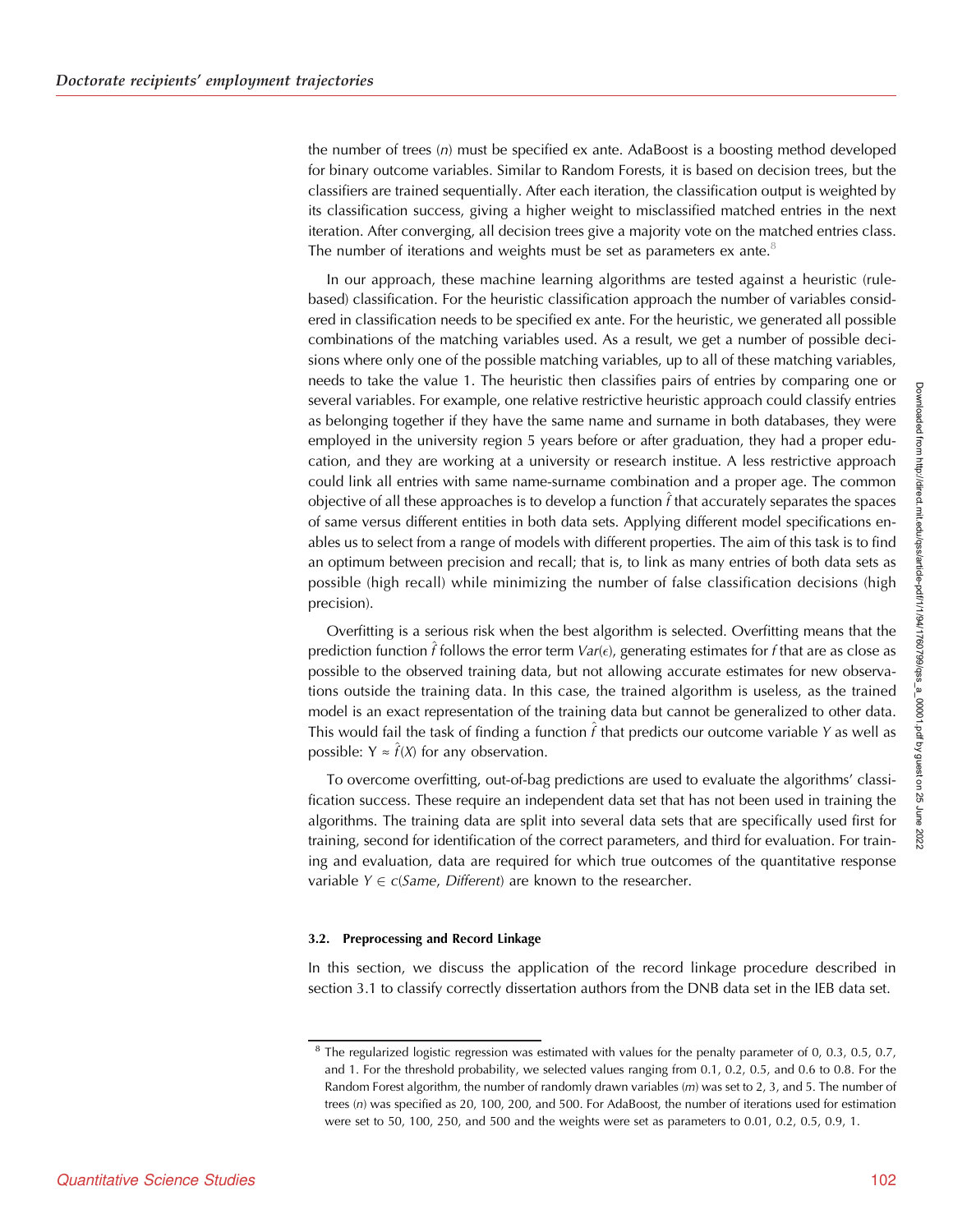#### <span id="page-9-0"></span>3.2.1. Data preprocessing

Even though both data sets are of high quality, several preprocessing steps were required before the actual record linkage (see footnote 3). The cleaned dissertation data set includes 984,359 doctorate recipients. In a second step, the DNB data set is merged with the IEB data. For this step, confidential name-surname information is required, which is both not contained in the anonymized IEB and not accessible for researchers. In the IAB, it is only possible to use this information for data linkage with a reasoned data request and if the data linkage is conducted in a secured technical environment, assuring data protection of the confidential information ([Dorner et al., 2014](#page-19-0)).<sup>9</sup> For this reason, the Data Information Management (DIM) Department of the IAB, which fulfills these technical prerequisites, is working as a data trustee for the data linkage.<sup>10</sup> First, the data linkage was conducted for exact name-surname combinations. Unlike other data sets (e.g., patent data), both data sets are of comparable high quality regarding the spelling of names, including spellings using German umlauts. We therefore used a naïve string-matching algorithm to minimize the number of false-positive matched pairs. With naïve string matching for 876,927 entries, at least one corresponding individual with the same namesurname combination was identified in the DNB data, with 18,787,699 corresponding entries in the IEB. The IEB includes only individuals covered by the German social security system, but not others such as civil servants or students receiving scholarships, which could explain why some names of doctorate recipients do not match with any entry in the IEB (see above).

To ensure data security, each researcher working with the IEB is only allowed to use a restricted sample of the IEB. For this reason, the maximum number of multiple matched entries to individuals was limited to not more than 300 namesakes in the IEB. This excludes doctorate recipients with very common name-surname combinations (e.g., "Werner Müller"). If we had included all matches that exceed the threshold in the matching process, it would have been necessary to use an extraordinarily large sample of the IEB, since some doctorate recipients had up to 73,212 name twins. The final data set is further limited to doctorate recipients who graduated between 1975 and 2015. East German doctorate recipients graduating before 1990 also had to be excluded because reliable IEB employment periods are only available for East Germany beginning in 1993. To save computational power and reduce the number of falsepositive matched pairs, we deleted all matched pairs aged below 20 in the year of submission. In Germany individuals usually receive their doctoral degree at the age of 32.5 years. If an entry in the DNB database is connected to a number of entries in the IEB database while some of them are aged below 20 in the year of submission, these entries most certainly do not belong to the same entity. Summing up, the final database contains information about 687,979 doctorate recipients from the DNB and the corresponding 15,468,638 IEB entries.

 $9$  The IAB as a whole fulfills the legal requirements for data security, as it is a department of the Federal Employment Agency in Germany, which in turn is obliged to ensure data security as a social service provider in accordance with the standards of §78 Social Security Code X.

 $10$  The DIM Department carried out the record linkage using individual identifiers (e.g., first name, surname) in both data sets, and it alone stores this information. Then, the DIM Department pseudonymized the personal data according to the legal definition of §3 para. 6a Federal Data Protection Act and replaced them with identification numbers. The correspondence tables of this data linkage were only provided to the researchers as anonymized data sets. The subsequent steps of data processing and matching were carried out only based upon this anonymized data. The risk of restoration of the personal reference is countered by administering the confidential personal data, which are required for the identification of the cases, only from the data trustee. In the end, the researcher only has access at IAB to the final anonymized data set for further scientific work. When publishing results, care is taken to ensure that only sufficiently large case numbers that do not allow conclusions to be drawn about individuals are presented.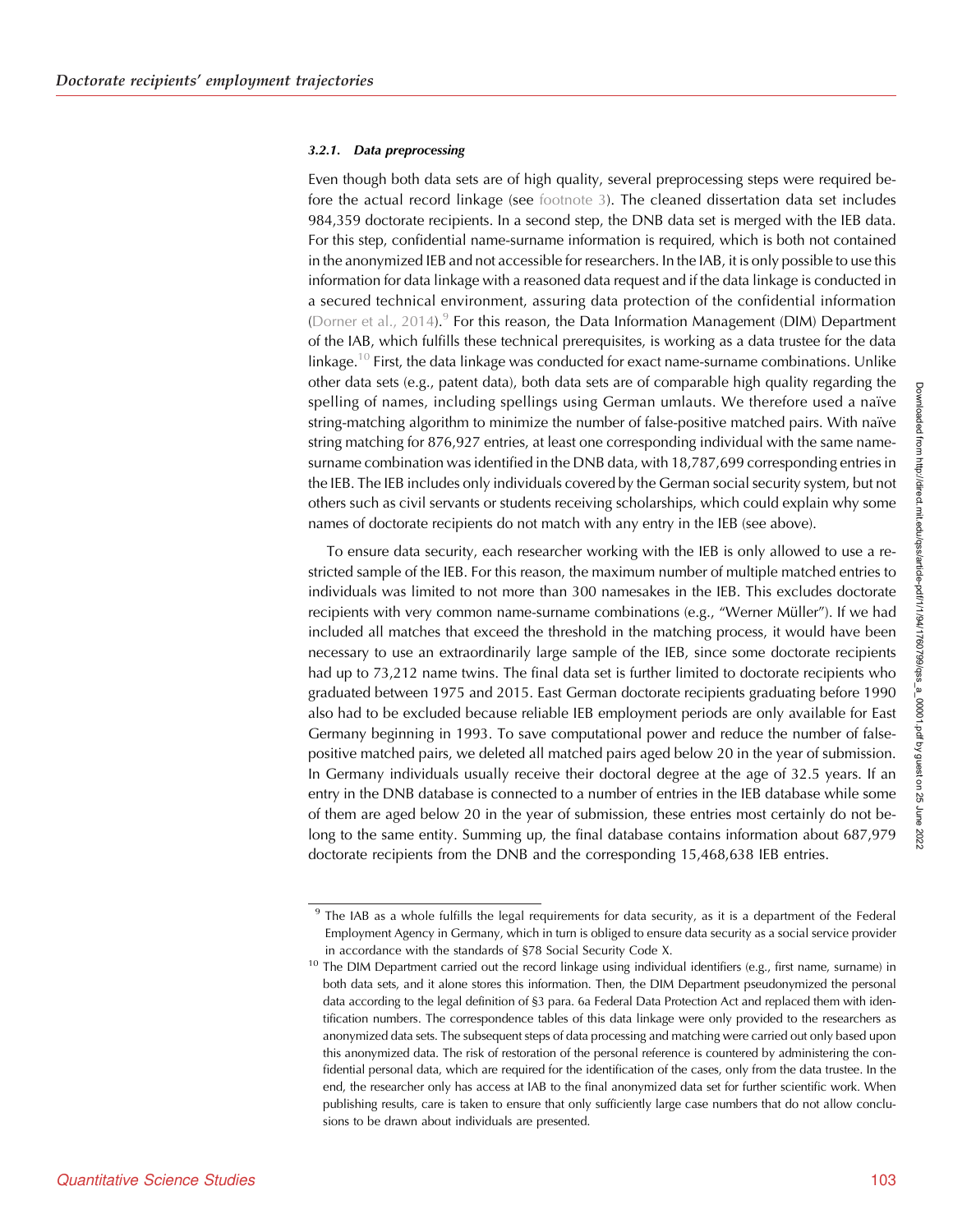#### 3.2.2. Generation of synthetic test and training data

Supervised (machine) learning algorithms require training data to approximate the best predictive model. As a result, for training and evaluation of the algorithm, a set of reliable observations is necessary where matched entries belonging to one entity (true-positive matches) can be distinguished from false-positive matched entries (true-negative matches). Several strategies can be applied to identify a "gold standard" sample that can be used to train and evaluate the algorithm [\(Christen, 2012a](#page-19-0)). An ideal solution would require surveying a selection of doctorate recipients asking about their realized career paths, or asking them to identify which career trajectory belongs to them among all the matched entries. The responses would provide the "gold standard" data set, which can be generalized to predict other matched entries. However, data security and practical reasons make this infeasible. First, social security data are subject to stringent data privacy requirements. The data are strictly anonymized, and contacting individuals based on their private addresses is restricted as well. Second, even if individuals could be directly asked, mistakes as well as low response rates might reduce the representativeness of the sample obtained. Therefore, we created a synthetic training and evaluation data set from the available data. One important aspect in creating a synthetic training and evaluation data set is its representativeness of the overall (matched) population. It should contain the same variables, which should moreover follow a similar frequency distribution and similar error characteristics. In our approach, we use name-surname combinations, as we believe the frequencies of name-surname combinations are independent of the variables used as classifiers.

For training the algorithm, we need both true-positive matches and true-negative matches. For our synthetic training and evaluation data set, our true-positive matches ( $Y \in c(Same)$ ) are based on unique name-surname combinations. These are doctorate recipients whose namesurname combination appears only once in both databases: the Integrated Employment Biography Data and the data set received from the catalog of the German National Library. Since both data sets cover the underlying populations almost completely, these matched entries are expected to belong to the same entity.<sup>11</sup> For this approach, it is of only limited importance that the IEB data only contain information for individuals that are liable to social insurance contributions in Germany. Since it is expected that during their employment trajectories the overwhelming majority of people are captured at least once in one of the different segments of the German social security system, potential pairs are collected from the almost complete underlying population. As a result, entries that are linked based on name-surname combination in both databases and where exactly one-to-one possible name-surname combination occurs, can be expected to be very likely to belong to the same entity.

For our true-negative matches, these uniqe DNB entries were merged with a random set of entries from the IEB data set. As the name of an individual is highly gender dependent, we limit the randomly matched sample to entries with the same name but different surname. This leads to a sample where individuals were linked on same surname but different name. This procedure leads to a large number of wrongly matched entries. To specify a representative number of true-negative matched entries, we follow the overall distribution of matched entries and randomly draw a similar number of matched entries for each wrongly matched DNB entry.

 $11$  We performed a number of plausibility checks, which provided support to our conjecture. For example on an aggregated level, we investigated the career paths of this unique name-surname combinations for different subjects, gender, and years and compared their career paths to known career paths of doctorate recipients from previous studies (e.g., [BuWiN, 2017\)](#page-19-0). The identified career trajectories indicate plausibility of these matches on an aggregated level.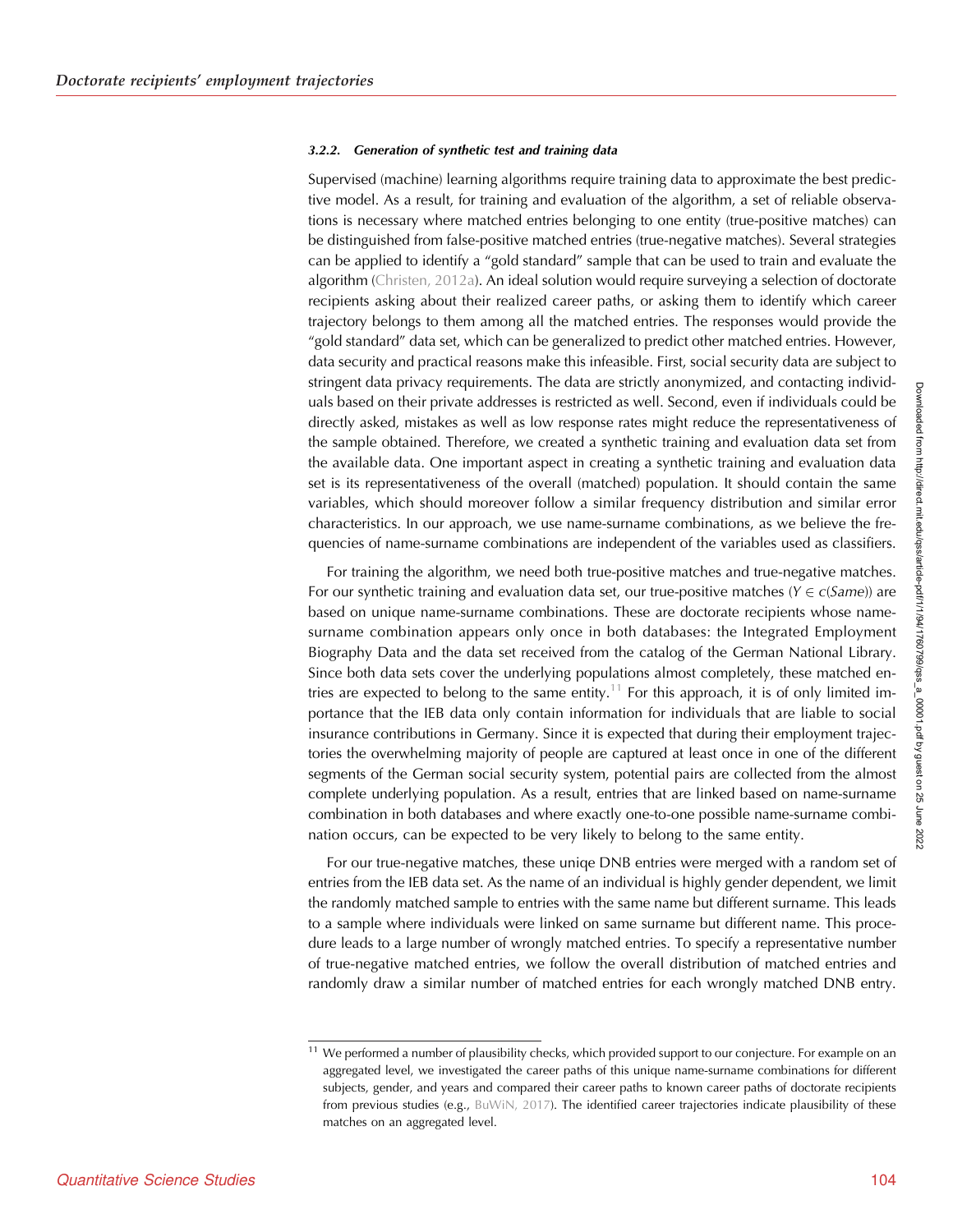| Name                     | Description                                                                                                                                                                                                                                        | Source         |
|--------------------------|----------------------------------------------------------------------------------------------------------------------------------------------------------------------------------------------------------------------------------------------------|----------------|
| spell_research           | Dummy, value 1 if individual has/had a spell at a university or research institute.<br>European statistical classification for economic activities was used.<br>Values were extended by record linkage for research institutions and universities. | IEB            |
| spell_hospital           | Dummy, value 1 if individual has a spell in a hospital/medical practice.<br>European statistical classification for economic activities was used.                                                                                                  | <b>IEB</b>     |
| prop_educ                | Dummy, value 1 if education of individual belongs to university entrance qualification.                                                                                                                                                            | IEB            |
| age_sub                  | Continuous, age in submission year.                                                                                                                                                                                                                | <b>IEB/DNB</b> |
| right_age                | Dummy, value 1 if individual is between 25 and 40 years old in submission year.<br>Used for heuristic approach instead of age_sub.                                                                                                                 | <b>IEB/DNB</b> |
| same_ror_y5              | Dummy, value 1 if individual was employed in university region 5 years<br>before/after graduation.                                                                                                                                                 | <b>IEB/DNB</b> |
| first_spell_before       | Continuous, first year in IEB subtracted from year of submission.                                                                                                                                                                                  | <b>IEB/DNB</b> |
| right_first_spell_before | Dummy, value 1 if first_spell_before is between -10 and 5.<br>Used for heuristic approach instead of first_spell_before.                                                                                                                           | <b>IEB/DNB</b> |
| year_diss                | Continuous, year of submission.                                                                                                                                                                                                                    | <b>DNB</b>     |
| eastern                  | Dummy, value 1 if individual graduated in new federal states.                                                                                                                                                                                      | <b>DNB</b>     |
| social science           | Dummy, value 1 if individual graduated in social science.                                                                                                                                                                                          | <b>DNB</b>     |
| natural science          | Dummy, value 1 if individual graduated in natural science.                                                                                                                                                                                         | <b>DNB</b>     |
| engineering              | Dummy, value 1 if individual graduated in engineering.                                                                                                                                                                                             | <b>DNB</b>     |
| medicine                 | Dummy, value 1 if individual graduated in medicine.                                                                                                                                                                                                | <b>DNB</b>     |
| law/economics            | Dummy, value 1 if individual graduated in economics/business studies/law.                                                                                                                                                                          | <b>DNB</b>     |
| nbr                      | Continuous, number of common namesakes in IEB Data.                                                                                                                                                                                                | IEB            |

|  | Table 3. Variables for machine learning |  |  |  |
|--|-----------------------------------------|--|--|--|
|--|-----------------------------------------|--|--|--|

Using this strategy, we obtain a synthetic training and evaluation data set, for which the true matching status is known and which is representative of the overall matched population.<sup>12</sup>

# 3.2.3. Classification variables

Three types of variables are created that are used as classifications. The first set of variables contains information on entries in the IEB data set (e.g., an employment spell at a university); the second one contains information on entries in the DNB data set (e.g., the year of submission), and the third one contains information calculated from both data sets (e.g., the lag between dissertation submission and the first employment spell). Table 3 gives an overview of the classification variables X, which are used to predict  $\hat{Y}$ . In [Table 4,](#page-12-0) a stylized sample illustrates the final data set. [Tables A1,](#page-20-0) [A2,](#page-20-0) [A3](#page-21-0) (in Appendix A) provide descriptive statistics for an

 $12$  The creation of the artificial training and evaluation database was technically executed by the DIM Department of the IAB, which was working as a data trustee. See also [footnote 10.](#page-9-0)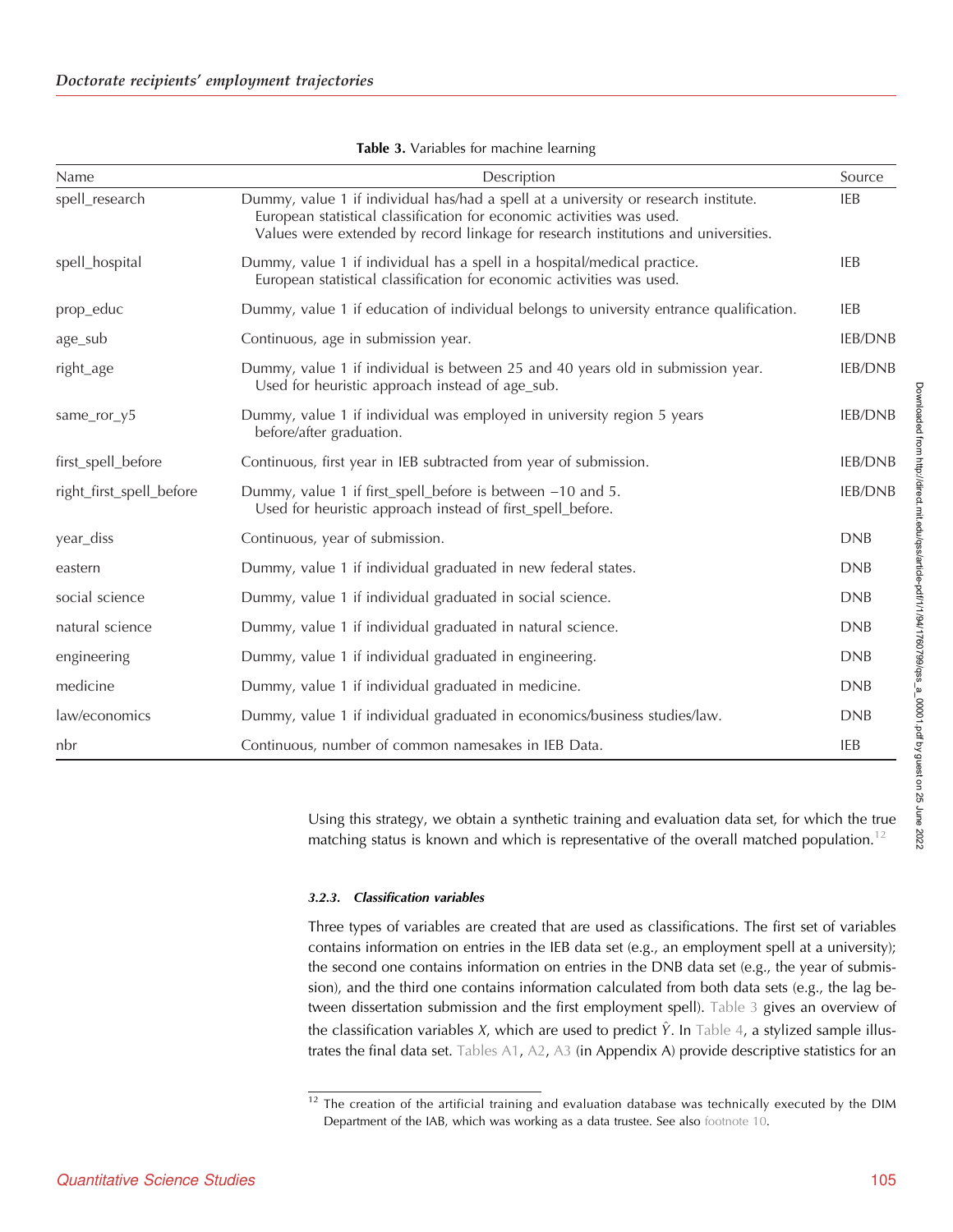Table 4. Illustration of DNB-IAB record linkage

<span id="page-12-0"></span>

| dnb id   | 곧<br>de. | research<br>spell | spell_hospital | educ<br>prop   | dus<br>age | У5<br>same     | first spell before | diss<br>year | eastern        | S<br>social    | S<br>natural   | engineering    | law/economics  | medicine       | 흠 |
|----------|----------|-------------------|----------------|----------------|------------|----------------|--------------------|--------------|----------------|----------------|----------------|----------------|----------------|----------------|---|
| 12342124 | 92240472 |                   | $\theta$       |                | 40         | $\theta$       | $-11$              | 2007         |                | $\Omega$       | $\overline{0}$ | $\theta$       | 0              |                | 3 |
| 12342124 | 32134444 | $\overline{0}$    |                |                | 29         |                | $-5$               | 2007         |                | $\Omega$       | $\overline{0}$ | $\theta$       | $\theta$       |                | 3 |
| 12342124 | 20347523 | $\overline{0}$    | $\overline{0}$ | $\overline{0}$ | 45         | $\overline{0}$ | $-27$              | 2007         |                | $\Omega$       | $\overline{0}$ | $\overline{0}$ | $\overline{0}$ |                | 3 |
| 87640472 | 08898092 | $\overline{0}$    | $\overline{0}$ | $\overline{0}$ | 66         | $\theta$       | 5                  | 2010         | $\overline{0}$ | $\overline{0}$ | $\overline{0}$ | $\theta$       |                | $\overline{0}$ | 2 |
| 87640472 | 90980983 |                   | $\theta$       |                | 31         |                | $-10$              | 2010         | $\overline{0}$ | $\theta$       | $\overline{0}$ | $\theta$       |                | $\overline{0}$ | 2 |

Note: The table shows the stylized IAB-DNB linkage in fictitious examples.

| Variable                 | Same           | Median         | Mean       | Min            | Max          |
|--------------------------|----------------|----------------|------------|----------------|--------------|
| spell_research           | 1              | 1              | 0.6368     | $\overline{0}$ | 1            |
| spell_research           | $\mathbf{0}$   | $\overline{0}$ | 0.0657     | $\mathbf{0}$   | 1            |
| spell_hospital           | 1              | $\overline{0}$ | 0.3745     | $\overline{0}$ | 1            |
| spell_hospital           | $\mathbf{0}$   | $\overline{0}$ | 0.1008     | $\mathbf{0}$   | 1            |
| prop_educ                | 1              | 1              | 0.9507     | $\mathbf{0}$   | $\mathbf{1}$ |
| prop_educ                | $\overline{0}$ | $\overline{0}$ | 0.3238     | $\overline{0}$ | $\mathbf{1}$ |
| age_sub                  | 1              | 31             | 32.5199    | 20             | 91           |
| age_sub                  | $\overline{0}$ | 36             | 37.8844    | 20             | 102          |
| right_age                | 1              | 1              | 0.8996     | $\mathbf{0}$   | $\mathbf{1}$ |
| right_age                | $\mathbf{0}$   | $\mathbf{0}$   | 0.4546     | $\mathbf{0}$   | $\mathbf{1}$ |
| same_ror_y5              | 1              | 1              | 0.7297     | $\overline{0}$ | $\mathbf{1}$ |
| same_ror_y5              | $\overline{0}$ | $\overline{0}$ | 0.0156     | $\overline{0}$ | $\mathbf{1}$ |
| first_spell_before       | 1              | $-6$           | $-6.9672$  | $-40$          | 37           |
| first_spell_before       | $\overline{0}$ | $-11$          | $-11.4541$ | $-45$          | 39           |
| right_first_spell_before | 1              | 1              | 0.7112     | $\mathbf{0}$   | $\mathbf{1}$ |
| right_first_spell_before | $\overline{0}$ | $\overline{0}$ | 0.4242     | $\mathbf{0}$   | 1            |

Table 5. Descriptive statistics for the classification variables in the synthetic training and evaluation data separated for true-negative and true-positive

Note: Descriptive statistics on the distribution of features used to classify true-positive matched entries in the IEB and DNB data in the synthetic training and evaluation data set. The data are split into two samples: true-positive matches based on unique name-surname combinations and true-negative matches based on entries with the same name, but different surname. The true-positive matches are indicated by "Same" =  $1$ .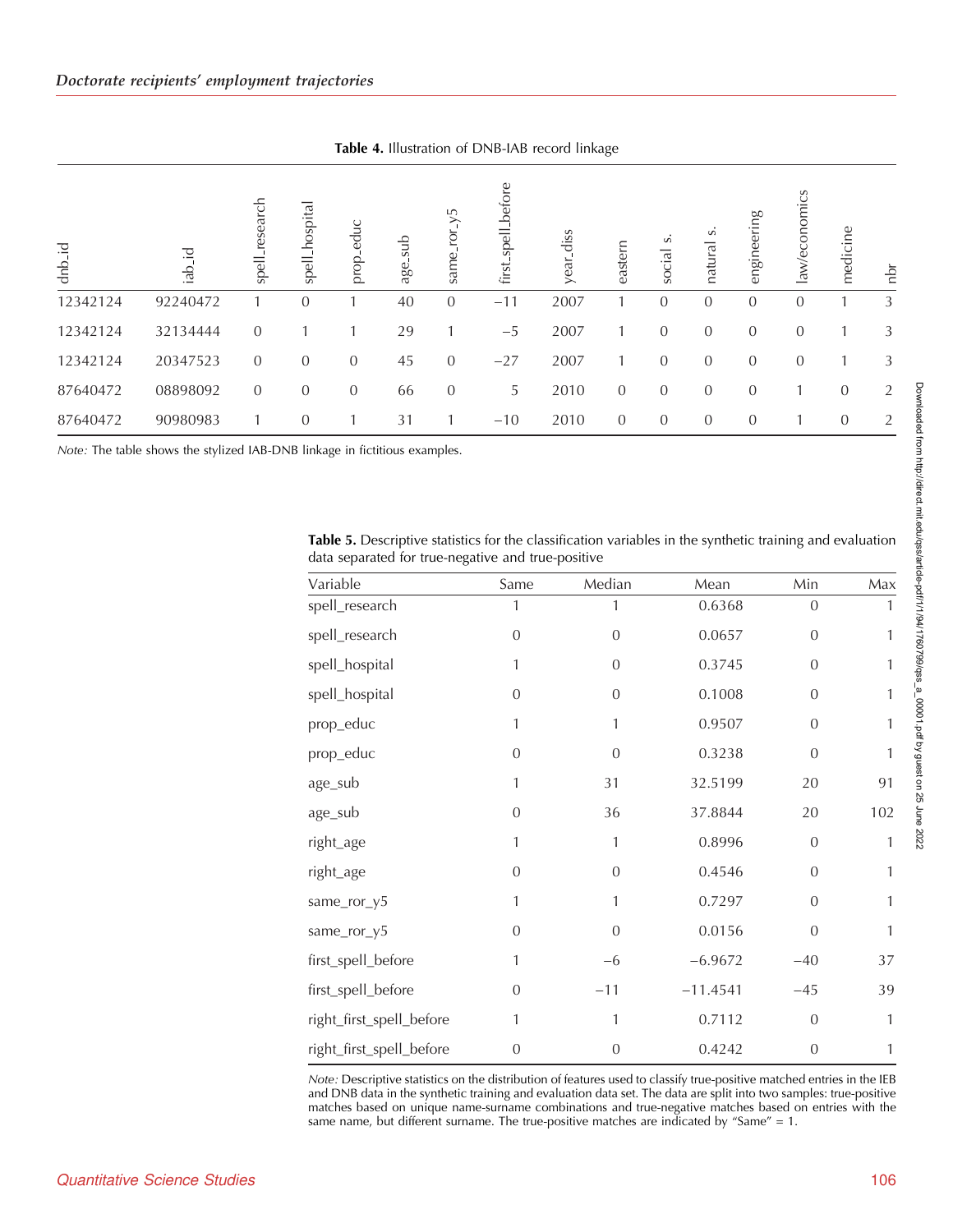<span id="page-13-0"></span>

**Figure 2.** Recall-precision plots for estimated algorithms under different tuning parameters.

assessment of the representativeness of the synthetic training data set and the full (matched) population.

[Table 5](#page-12-0) reports the general descriptive statistics for the classification variables separately for the true-positive and true-negative matched entries in the synthetic training and evaluation data set. For example, about 63.68% of the individuals in the true-positive sample had one employment spell at a university or other research institution (spell\_research), as compared to 6.57% of the individuals in the true-negative sample, indicating a high predictive power for the spell\_research variable. This synthetic training and evaluation data set contains some 50,000 matched doctorate recipients with up to 300 potential matched IEB entries. We divided this data set into two equal parts: a training data set and an evaluation data set. A block randomization was applied to divide the data set into the two subsets. Block randomization is a technique that reduces bias and balances the allocation of individuals into different subsets. This increases the probability that each subset contains an equal number of multiple matched entries.

Model +1 (best parameter) +1 (min recall 0.6) Precision Recall F1 Accuracy Precision Recall F1 Accuracy Logistic 0.9328 0.7099 0.8062 0.9860 0.9644 0.6558 0.7807 0.9848 Random Forest 0.9457 0.8520 0.8964 0.9919 0.9616 0.8287 0.8902 0.9916 AdaBoost 0.9246 0.8602 0.8912 0.9914 0.9268 0.8534 0.8886 0.9912 Heuristic 0.8991 0.6786 0.7734 0.9826 0.8991 0.6786 0.7734 0.9826

Table 6. Classification results – best parameter settings (on training data set)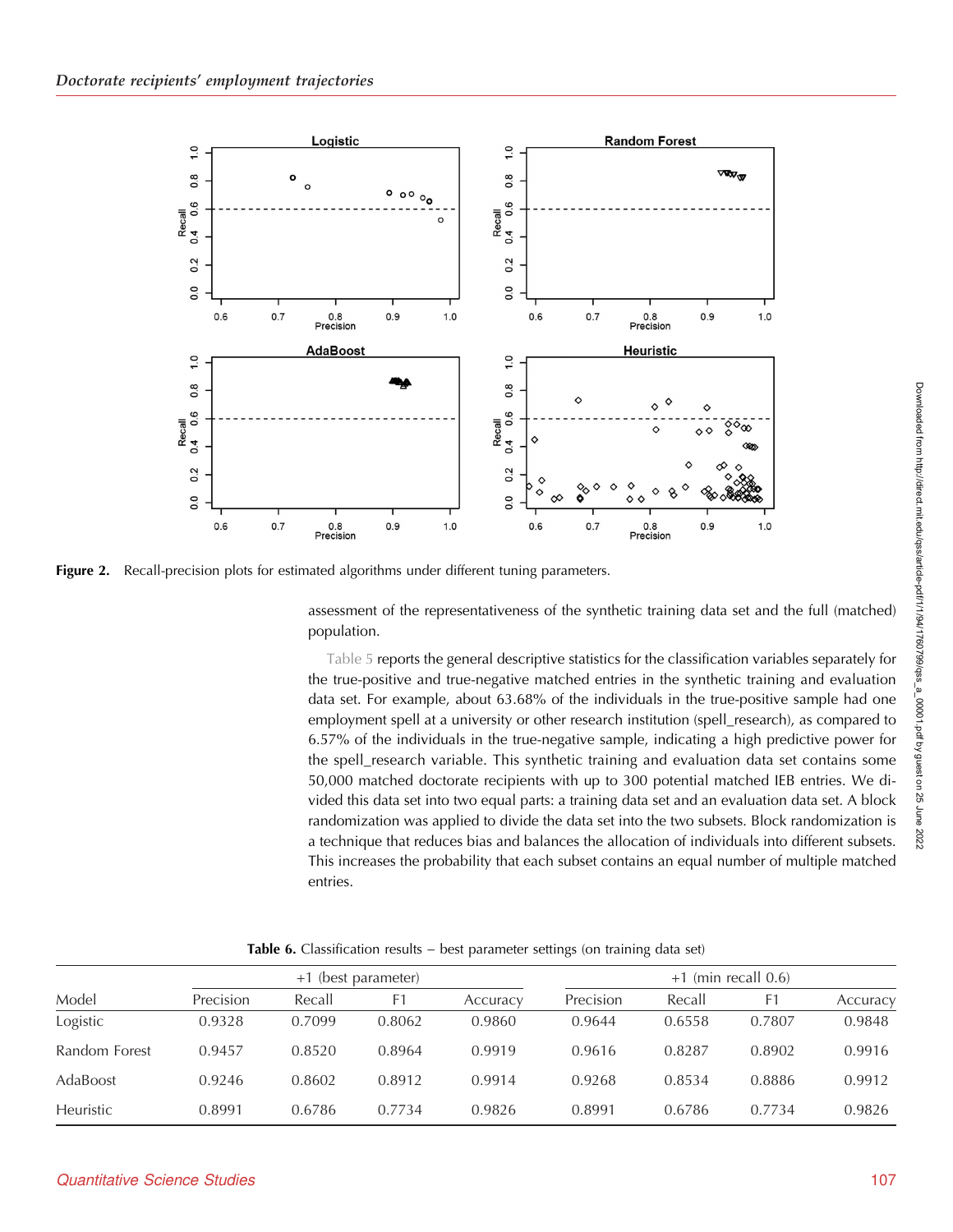|               | +1 (best parameter) |        |        |          |  |  |  |
|---------------|---------------------|--------|--------|----------|--|--|--|
| Model         | Precision           | Recall | F1     | Accuracy |  |  |  |
| Logistic      | 0.9410              | 0.7018 | 0.8040 | 0.9847   |  |  |  |
| Random Forest | 0.9584              | 0.8337 | 0.8917 | 0.9910   |  |  |  |
| AdaBoost      | 0.9196              | 0.8605 | 0.8891 | 0.9904   |  |  |  |
| Heuristic     | 0.9110              | 0.6742 | 0.7749 | 0.9825   |  |  |  |

Table 7. Evaluation of the classification results − best parameter settings

#### 3.2.4. Model selection and evaluation

For model selection, each classification algorithm was trained and tested for various parameter specifications. Algorithms were trained on three quarters of the training data set and evaluated (by recall and precision) on the remaining quarter. The results are shown in [Figure 2](#page-13-0), which shows the recall-precision curve separately for alternative classification algorithms and model specifications. [Table 6](#page-13-0) shows the best training results for our evaluation measures.

All algorithms achieve satisfactory classification results and would generally be applicable. The heuristic approach also achieves sufficiently high values in terms of precision. In some specifications it outperforms most of the more advanced and computationally demanding algorithms.<sup>13</sup> However, the more demanding algorithms outperform the heuristic approach in that they reach comparable rates of precision but achieve substantially higher recall. Depending on the parameter settings, the classification success of the specific algorithms varies substantially (e.g., results for the logit model vary from a recall/precision of 0.5683/0.8805 to 0.9840/0.5219). This illustrates the advantage of using a supervised learning approach, as it allows the evaluation of the record linkage quality not only by how many individuals are linked, but also by the achieved quality of linked entities.

We next selected those specifications of the algorithms that achieved the highest average values in recall and precision and those with the highest precision and a recall of at least 0.6. For the evaluation, we took the best parametrized models and trained them again on the full training data set. Then we evaluated the trained models on the evaluation data set. Table 7 shows the further evaluation results. All models show qualitatively similar results. The Random Forest algorithm outperforms the other algorithms. The best performing algorithm was then used to classify true-positive matched entries in the full (matched) data set.

Based on the approach outlined above, the Random Forest algorithm identifies 552,459 individuals as  $\hat{Y} = c(Same)$ . If the Random Forest algorithm identifies more than one entry in the IEB that matches one entry in the DNB (or vice versa), then we decided to exclude respective cases from the final data set. Hence, the final data set for the IAB-INCHER project of earned doctorates (IIPED) consists of a total of 447,606 doctorate recipients, and the overall matching quota amounts to 45.47%.

 $13$  For example, one heuristic classified matched entries as belonging to the same entity if a matched IEB entry had a spell in a hospital/doctor's office, a spell at a university/research institute, one spell in the university region at least −5/5 years before/after submission, is aged between 25 and 40 at submission, and has a labor market entry at least 10 years before or at least 5 years after submission. This heuristic reached a precision of 0.9889. However, while being very precise, the heuristic is only able to link a very selective sample of doctorate recipients with the IEB data set, with a recall of 0.0962.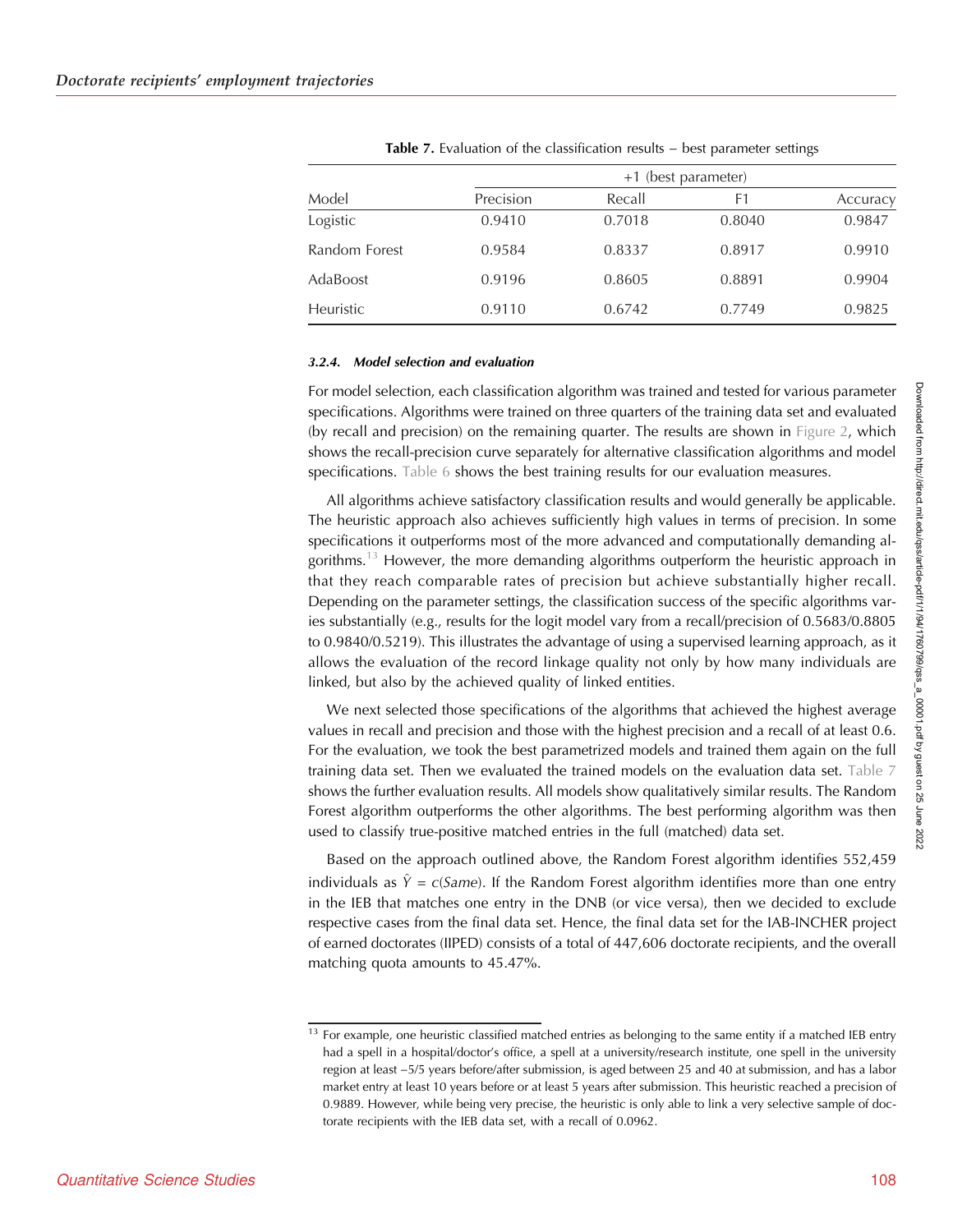|               | Same value in IEB and DNB data | Different value in IEB and DNB data |
|---------------|--------------------------------|-------------------------------------|
| year of birth | 95.33%                         | $4.67\%$                            |
| gender        | 99.08%                         | $0.92\%$                            |

Table 8. Additional quality assessment

## 4. APPLICATION

In this section, we evaluate data from the IAB-INCHER project of earned doctorates (IIPED) in two ways. First, we assess how representative the linked data set is of the total population of doctorate recipients in Germany. Second, we present an exemplary analysis of the employment status of female and male doctorate recipients over time. This example is used to check whether the empirical results obtained with the linked data set are consistent with existing empirical evidence. In doing so, we explore whether the data can be used to analyze research questions related to the labor market biographies of doctorate recipients in Germany.

## 4.1. The Labor Market Sample of Doctorate Recipients

[Figure B1](#page-21-0) depicts the share of linked doctorate recipients in the total population of doctorate recipients over time. This share increases strongly from 34.51% in the starting year 1975 to 61.70% in 2015. For doctorate recipients in the period before and after German reunification, the matching quota lies at 39.61% and 57.43% respectively. At 33.08%, the share of female doctorate recipients in the merged database is comparable to the 33.51% share in the population of doctorate recipients received from the DNB. Reliable information on domestic and foreign doctorate recipients is available for selected years in the DNB catalog. In 2013, the share of domestic doctorate recipients in the DNB was 85.37%, while the respective share in the merged database is 87.62%, indicating that domestic-born doctorate recipients are slightly overrepresented. [Figure B2](#page-22-0) illustrates the average shares of merged doctorate recipients by discipline over the entire observation period. Overall, average matching rates vary across fields, with values ranging from 42.81% for sports to 60.88% for sciences and mathematics. As additional evidence of matching quality, we compared variables in both data sets (IEB and DNB) that were not employed in the matching procedure. Table 8 depicts the consistency of linked entries for year of birth and gender, which were both not used as classification variables because of limited coverage in the DNB data set. Both variables indicate high accuracy for our record linkage procedure on an aggregated level. Nevertheless, in some cases the identified linked entries were not correctly matched.

## 4.2. The Employment Status of Doctorate Recipients

We now investigate how the employment status of doctorate recipients changes before, during, and after their doctoral studies. We differentiate among five types of employment status: full-time job, part-time job, mini-job,<sup>14</sup> vocational training, and unemployment. [Figure 3](#page-16-0) shows the employment status of all linked doctorate recipients in the final data set at different points in time throughout their careers. As the exact date of graduation is unknown, our point of reference (year 0) is the final day of the year in which the dissertation was published. Most doctorate recipients hold full- or part-time positions, with only small shares of graduates being unemployed, in vocational training, or holding mini-jobs at any point in time. Doctoral

<sup>&</sup>lt;sup>14</sup> The monthly income in a mini-job does not exceed  $\in$  450, and the number of working hours is limited to 15 per week.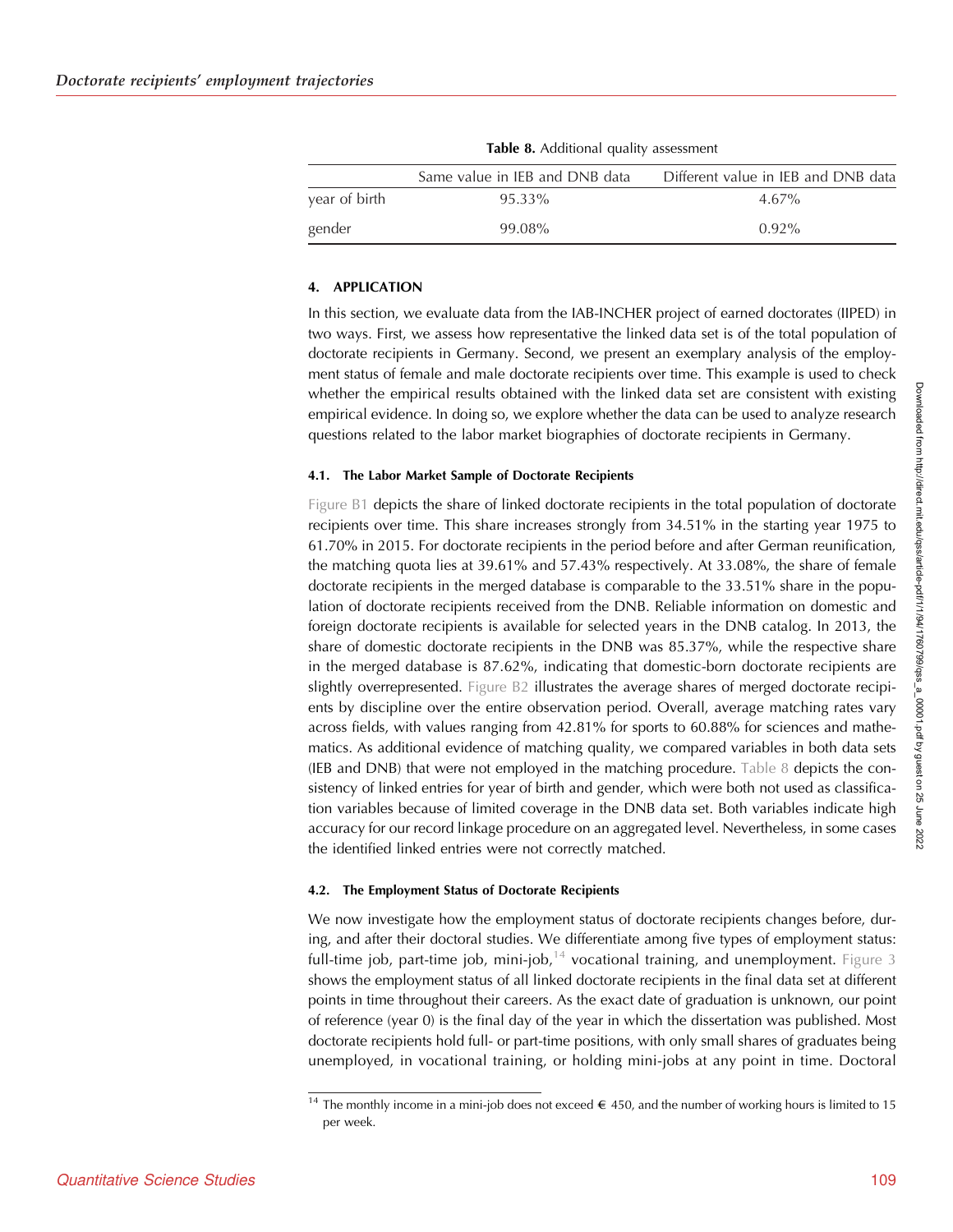<span id="page-16-0"></span>

Figure 3. Employment status over time before/after graduation.

students are often employed in part-time positions at universities or public research organizations. The shares of part-time employment range between 44.71% and 34.70% for 3 years to 1 year before graduation, whereas postsubmission employment changes from part-time to full-time positions in academia, other parts of the public sector, or the private sector.

The share of full-time jobs increases from 78.29% in year 0 to a maximum of 89.59% 3 years later, and then diminishes to 86.46% in year 10 after graduation. In turn, the share of part-time employment increases from 8.50% 3 years after to 11.28% 10 years after graduation. This change can be explained by male and female doctorate recipients following differ-ent career patterns over time (see [Figure 4\)](#page-17-0).<sup>15</sup> While the majority of male graduates constantly work full-time after their doctorate education, a larger share of women also have a part-time position after graduation. This gender-specific full-time gap increases over time. While 94.34% of men are full-time employed 10 years after graduation, the corresponding share among female doctorate recipients declines to 62.51% after 10 years. These results are in line with existing evidence on gender-specific employment patterns, where female part-time employment is often attributed to an uneven distribution of family-related responsibilities, such as childcare and care of elderly family members among men and women ([Wanger, 2015\)](#page-19-0). These results clearly demonstrate that the data from IIPED is representative of the overall doctorate recipient population entering the German labor market, particularly in more recent cohorts. The exemplary analysis of doctorate recipients' employment status over time is in line with previous findings. This data set can therefore be employed to study a wide range of research questions related to the postdoctoral careers of doctorate recipients.

#### 5. LIMITATIONS

As shown above, machine learning provides a suitable approach to overcome the limitations of traditional record linkage methods. However, machine learning comes with limitations of its

 $15$  For the analysis, we used a sample of the fully linked data set, but we imposed some restrictions on the data. Since data were collected for administrative purposes, we had to correct some spell information in the data ([Kaul et al., 2016](#page-19-0)) to construct the sample for the subsequent analysis. Further, we dropped unreliable very short (un-) employment episodes (below seven days). For the analysis, we use information on all graduates at the end of a given year (December 31) for 3 years prior to and 10 years after the publication year of the dissertation.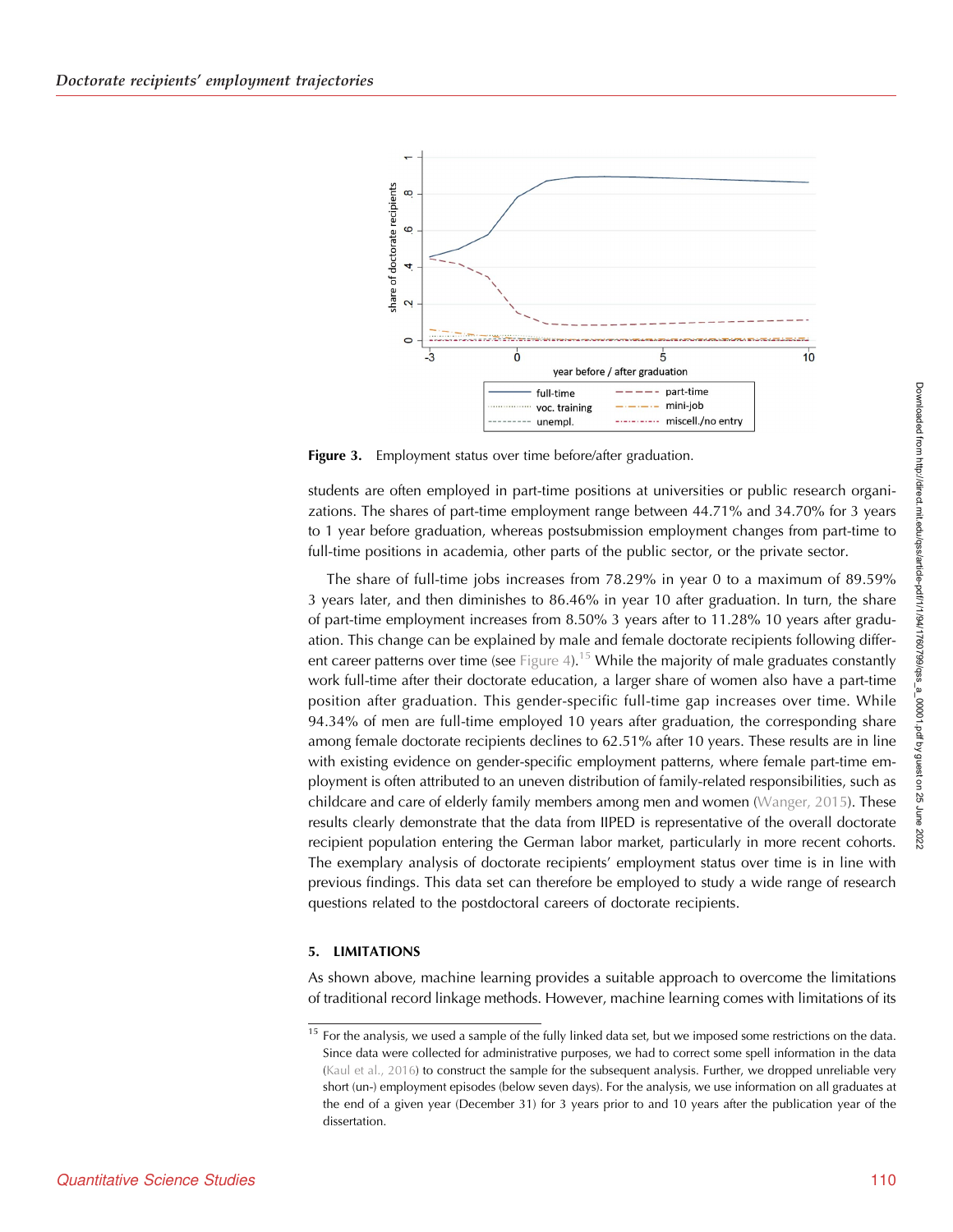<span id="page-17-0"></span>



own, which are the focus of this section. Most importantly, as noted above, the linkage is based on a synthetic training and evaluation data set. Here, unique name-surname combinations were merged with individuals sharing the same name but a different surname to receive the true-negative sample of matched entries. While this method allows us to create a database for training the algorithm that is as close as possible to the original database, this method is biased if the characteristics of surnames are dependent on (some of) the classification variables.

Moreover, we carefully controlled the plausibility of the linked data for the unique namesurname combinations. Nevertheless, this check was only possible at an aggregated level of different disciplines and years before and after graduation. While the results were comparable to other findings about the labor market trajectories of doctorate recipients at these aggregate levels of analysis (for example to information from [BuWiN, 2013,](#page-19-0) [2017\)](#page-19-0), the chosen approach could nevertheless lead to misclassifications in individual cases. In addition, the algorithm was only used for doctorate recipients with equal to or fewer than 300 namesakes. Even if it is expected that the algorithm would work sufficiently well for more than 300 potential matches for each entity, more linkage variables X would be advisable for training the function  $f$  for a precise classification.

Moreover, the IEB does not capture individuals who are not liable to social security contributions (e.g., civil servants, self-employed individuals, and family workers). Therefore, the final database may be biased towards those doctorate recipients who are part of the German social security system. For instance, certain occupations (e.g., physicians and lawyers) are traditionally self-employed or employed as civil servants (e.g., pastors, teachers). These graduate groups are underrepresented in the database. Furthermore, the DNB only contains records of published doctoral theses for German universities, while foreign doctorate recipients from non-German universities are not covered.

## 6. CONCLUSIONS

In this paper, we describe our approach using machine learning techniques to improve the record linkage of two sets of administrative data: a list of almost all German doctorate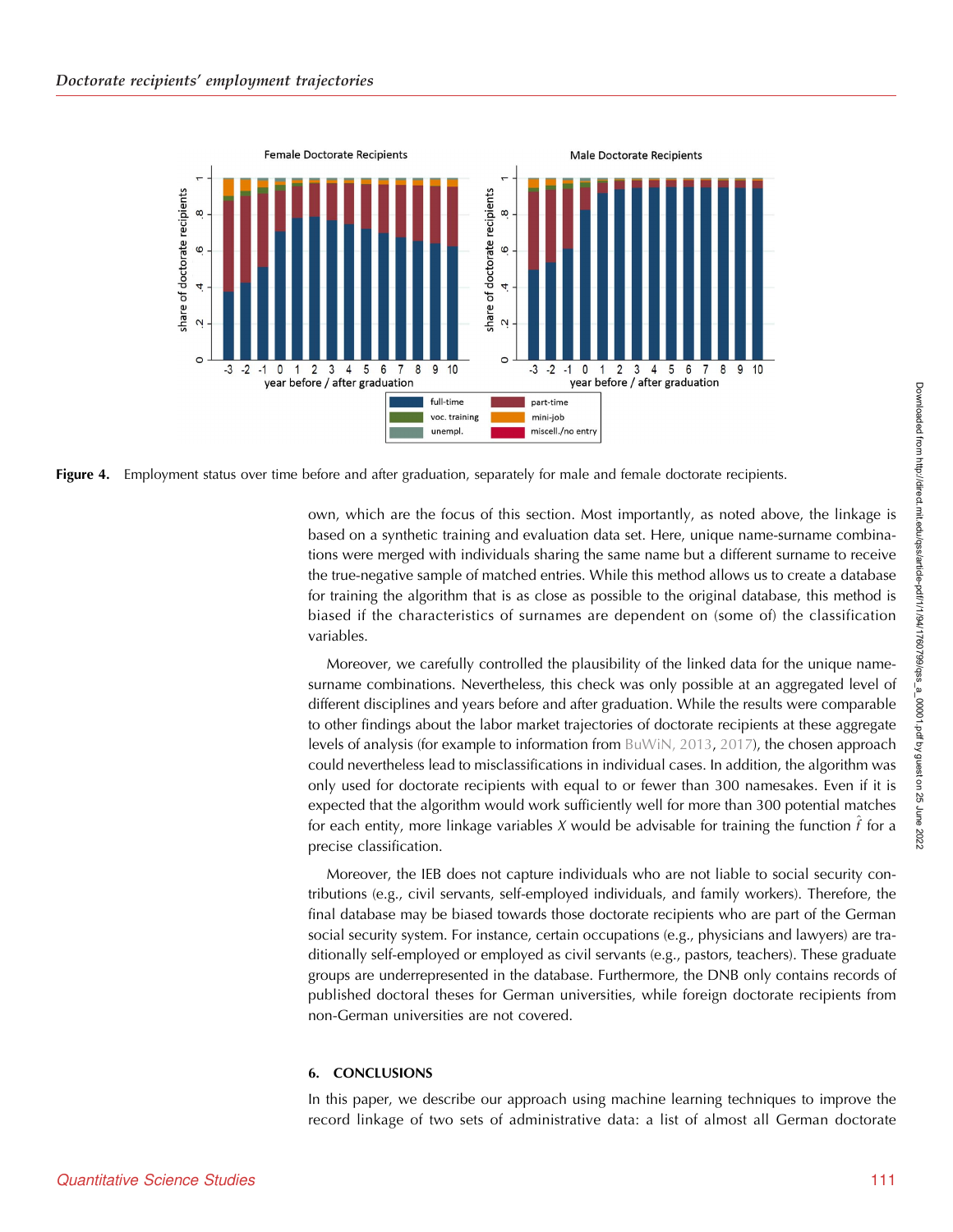recipients collected in the catalog of the German National Library (DNB), and the Integrated Employment Biographies (IEB) of the Institute for Employment Research (IAB). Linking these data sets was motivated by an interest in studying the labor market trajectories of German doctorate recipients at different stages of their careers. We show that supervised machine learning algorithms can be fruitfully applied to the linkage of social security data with other data. The proposed method has several advantages over traditional methods. On the one hand, its application is not restricted to micro data with overall high quality (where, for example, name-surname combinations and exact birth dates or social security numbers are available as unique identifiers). In addition, the quality of the matching algorithm can be assessed and compared to simple heuristics. On the other hand, the approach is applicable to contexts with strong privacy requirements, as is the case for anonymous social security data.

Bearing in mind a number of limitations, an evaluation of the method provides the following insights, which may help inform further work. First, machine learning algorithms can be trained on a synthetic training and evaluation data set if a "gold standard" sample is not feasible, and a supervised machine learning algorithm can be used for classifying individuals in administrative data. Second, in our specific application, simple heuristics (as have been used in prior record linkage approaches for German social security data) reach sufficiently high rates of precision. However, machine learning algorithms combine comparably high precision with drastically improved recall. Third, depending on the tuning parameters used, each algorithm can have a number of potential classification outcomes. This indicates a need to evaluate results from different algorithms.

The final database allows us to investigate the labor market trajectories of German doctorate recipients before, during, and after their graduation from 1975 up to 2015. A first evaluation of the database provides the following insights: While only a few doctorate recipients are unemployed, we find a substantial share of female doctorate recipients working part time. While female and male doctorate recipients show similar employment states during their graduation period, the shares of part-time and full-time employment diverge over the career paths of men and women.

## ACKNOWLEDGMENTS

We thank Guido Bünstorf and the entire WISKIDZ-Team, Rasmus Bode, Tom Hanika, Andreas Rehs, and Igor Asanov for their valuable and constructive suggestions during the planning and development of this research work, as well as Judith Heinisch for her helpful comments.

## AUTHOR CONTRIBUTIONS

Dominik P. Heinisch: Conceptualization; Methodology; Software; Visualization; Writing original draft; Writing—review & editing. Johannes König: Formal analysis; Investigation; Methodology; Project administration; Software; Validation; Visualization; Writing—original draft; Writing—review & editing. Anne Otto: Data curation; Resources; Software; Visualization; Writing—original draft; Writing—review & editing.

## COMPETING INTERESTS

The authors have no competing interests.

#### FUNDING INFORMATION

We gratefully acknowledge support from the German Federal Ministry of Education and Research (BMBF) under grant number 16FWN016.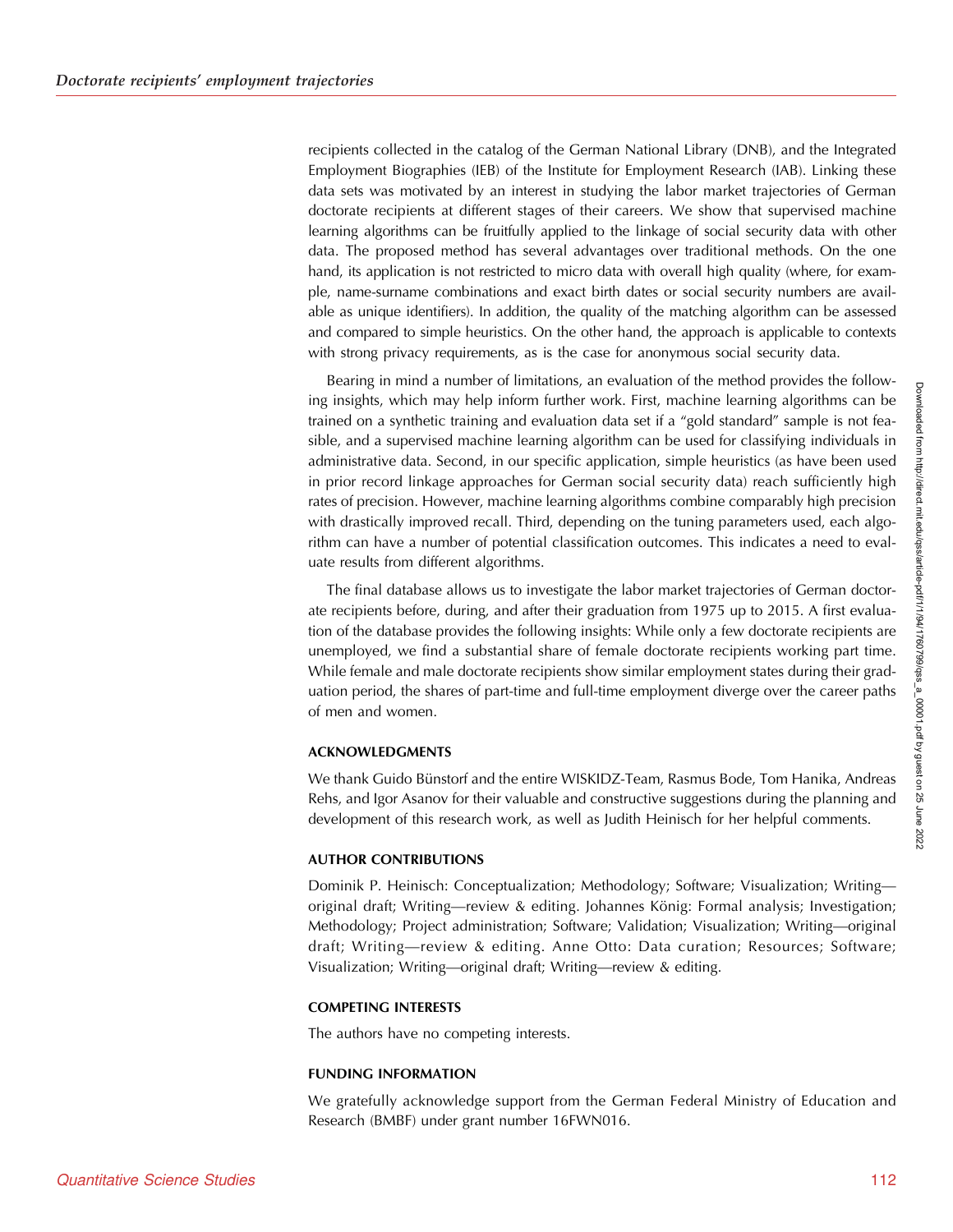## DATA AVAILABILITY

Data used in this manuscript are subject to strict requirements on social data protection in Germany and cannot be made available in a data repository. For further details, see Section 3.2.

## <span id="page-19-0"></span>**REFERENCES**

- Antoni, M., & Seth, S. (2012). ALWA-ADIAB—Linked individual survey and administrative data for substantive and methodological research. Schmollers Jahrbuch, 132(1), 141–146.
- Antoni, M., Ganzer, A., & vom Berge, P. (2016). Sample of integrated labour market biographies (SIAB) 1975–2014. FDZ-Datenreport, 4/2016.
- Benderly, B. L. (2018). A trend toward transparency for Ph.D. career outcomes? Science. [https://doi.org/10.1126/science](https://doi.org/10.1126/science.caredit.aat5250) [.caredit.aat5250](https://doi.org/10.1126/science.caredit.aat5250)
- Bishop, C. M. (2006). Pattern recognition and machine learning. New York, NY: Springer.
- Blank, R., Daniels, R. J., Gilliland, G., Gutmann, A., Hawgood, S., Hrabowski, F. A., Pollack, M. P., Price, V. & Schlissel, M. S. (2017). A new data effort to inform career choices in biomedicine. Science, 358(6369), 1388–1389.
- Buenstorf, G., & Geissler, M. (2014). Like doktorvater, like son? Tracing role model learning in the evolution of German laser research. Jahrbücher für Nationalökonomie und Statistik, 234(2–3), 158–184.
- Christen, P. (2012a). Data matching: Concepts and techniques for record linkage, entity resolution, and duplicate detection. New York, NY: Springer.
- Christen, P. (2012b). A survey of indexing techniques for scalable record linkage and deduplication. IEEE Transactions on Knowledge and Data Engineering, 24(9), 1537–1555.
- Culp, M., Johnson, K., & Michailidis, G. (2006). Ada: An R package for stochastic boosting. Journal of Statistical Software, 17(2),  $1-27$ .
- Deutsche Nationalbibliothek (DNB). (2018, November 13). The German National Library in brief. Retrieved from [http://www](http://www.dnb.de/EN/Wir/ueberblick) [.dnb.de/EN/Wir/ueberblick](http://www.dnb.de/EN/Wir/ueberblick)
- Dorner, M., Bender, S., Harhoff, D., Hoisl, K., & Scioch, P. (2014). The MPI-IC-IAB-Inventor data 2002 (MIID 2002): Record-linkage of patent register data with labor market biography data of the IAB. FDZ-Methodenreport, 06/2014.
- Dorner, M., Heining, J., Jacobebbinghaus, P., & Seth, S. (2010). The sample of integrated labour market biographies. Schmollers Jahrbuch, 130(4), 599–608.
- Fitzenberger, B., Osikominu, A., & Völter, R. (2005). Imputation rules to improve the education variable in the IAB employment subsample. ZEW-Centre for European Economic Research Discussion Paper (05-010).
- Friedman, J., Hastie, T., & Tibshirani, R. (2010). Regularization paths for generalized linear models via coordinate descent. Journal of Statistical Software, 33(1), 1–22.
- Gareth, J., Witten, D., Hastie, T., & Tibshirani, R. (2013). An Introduction to Statistical Learning. New York, NY: Springer.
- Heinisch, D. P., & Buenstorf, G. (2018). The next generation (plus one): An analysis of doctoral students' academic fecundity based on a novel approach to advisor identification. Scientometrics, 117(1), 351–380.
- Kaul, A. Neu, N., Otto, A., & Schieler, M. (2016). Karrierestart, Mobilität und Löhne von Absolventen der Informatik. IAB-Regional—Berichte und Analysen aus dem Regionalen Forschungsnetz. 03/2016.
- Konsortium Bundesbericht Wissenschaftlicher Nachwuchs (BuWiN). (2013). Bundesbericht Wissenschaftlicher Nachwuchs 2013. Bielefeld: W. Bertelsmann Verlag.
- Konsortium Bundesbericht Wissenschaftlicher Nachwuchs (BuWiN). (2017). Bundesbericht Wissenschaftlicher Nachwuchs 2017. Bielefeld: W. Bertelsmann Verlag.
- Liaw, A., & Wiener, M. (2002). Classification and regression by randomForest. R News, 2(3), 18–22.
- Oberschachtsiek, D., Scioch, P., Seysen, C., & Heining, J. (2009). Stichprobe der Integrierten Erwerbsbiografien. Handbuch für die IEBS in der Fassung 2008. FDZ-Datenreport, 03/2009.
- Organisation for Economic Co-operation and Development (OECD). (2018). Education at a Glance 2018: OECD Indicators. Paris: OECD.
- R Core Team. (2017). R: A Language and Environment for Statistical Computing. R Foundation for Statistical Computing.
- Schnell, R., Bachteler, T., & Bender, S. (2004). A toolbox for record linkage. Austrian Journal of Statistics, 33(1), 125–133.
- Schnell, R. (2013). Getting big data but avoiding big brother. German Record Linkage Center Working Paper Series, 2/2013.
- Teichert, C., Niebuhr, A., Otto, A., & Rossen, A. (2018). Graduate migration in Germany: New evidence from an event history analysis. IAB-Discussion Paper, 3/2018.
- Vom Berge, P., König, M., & Seth, S. (2013). Sample of integrated labour market biographies (SIAB) 1975–2010. FDZ-Datenreport, 1/2013.
- Wanger, S. (2015). Frauen und Männer am Arbeitsmarkt: Traditionelle Erwerbs- und Arbeitszeitmuster sind nach wie vor verbreitet. IAB-Kurzbericht, 4/2015.
- Wydra-Somaggio, G. (2015). Das Ausbildungspanel Saarland: Dokumentation der Datenaufbereitung. IAB-Regional. IAB Rheinland-Pfalz-Saarland, 3/2015.
- Zimmermann, R., Kaimer, S., & Oberschachtsiek, D. (2007). Dokumentation des "Scientific Use Files der Integrierten Erwerbsbiographien" (IEBS-SUF V1), Version 1.0. FDZ Datenreport, 1/2007.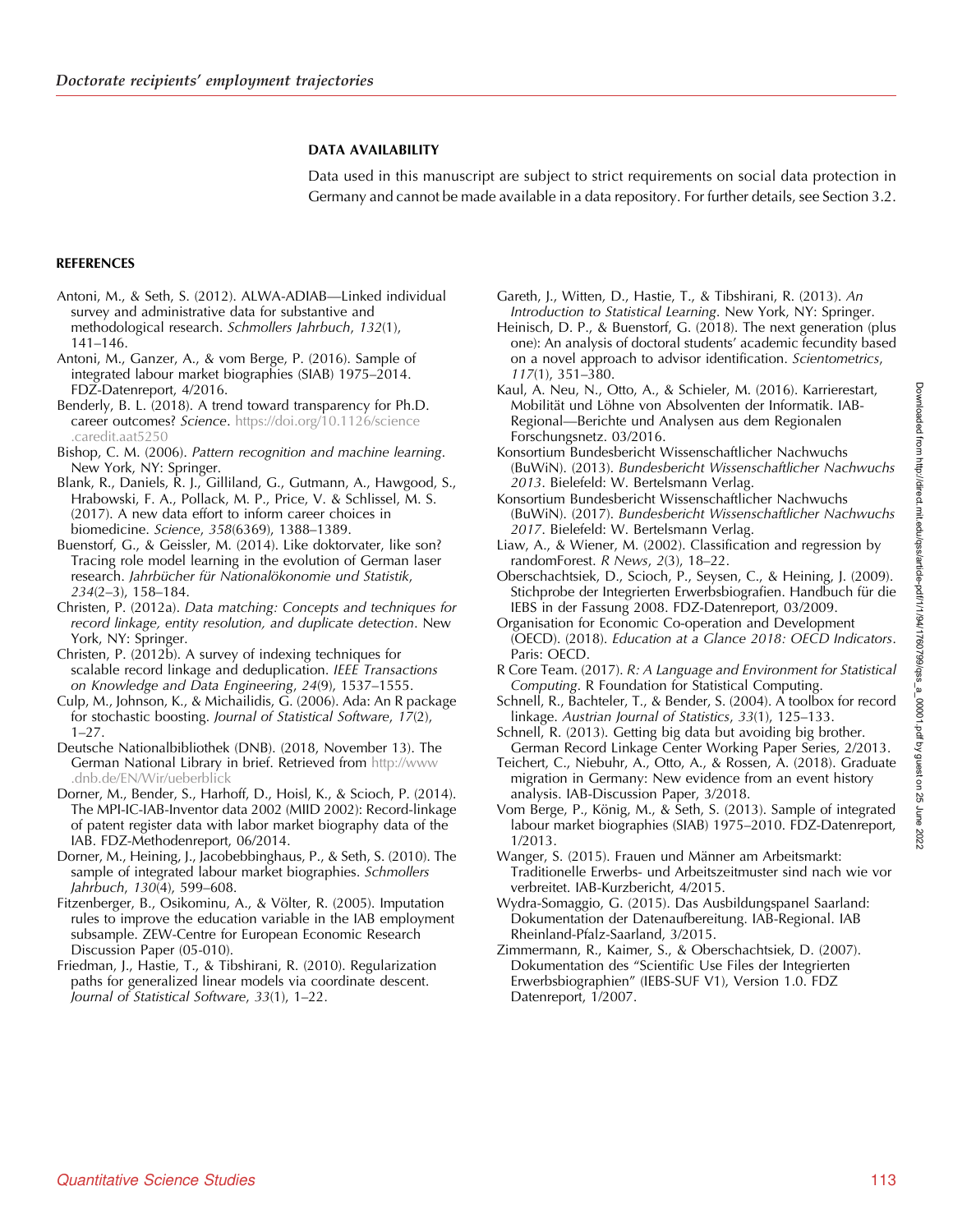## <span id="page-20-0"></span>APPENDIX A: ASSESSMENT OF THE TRAINING DATA SET

To assess the representativeness of the synthetic training and evaluation data set, we present descriptive statistics for both data sets. Results for the number of multiples matched entries per entity can be seen in Table A1. Table A2 shows descriptive statistics of the variable distributions for the synthetic training and evaluation data set. [Table A3](#page-21-0) shows descriptive statistics of the variable distribution for the full (matched) data set.

Table A1. Distributions for multiple matches of the synthetic training and evaluation data set and of the full (matched) data set

| Median<br>3rdO<br>1st $\Omega$<br>Min<br>Mean<br>22.0889<br>20<br>4 |         |  |  |     |
|---------------------------------------------------------------------|---------|--|--|-----|
| Artificial training/evaluation data set 1                           | Feature |  |  | Max |
|                                                                     |         |  |  | 296 |
| Full (matched) data set<br>22.4841<br>20<br>$\Delta$                |         |  |  | 299 |

| Feature            | Median         | Mean       | Min            | Max          |
|--------------------|----------------|------------|----------------|--------------|
| spell_research     | $\overline{0}$ | 0.0911     | $\overline{0}$ | 1            |
| spell_hospital     | $\Omega$       | 0.1130     | $\mathbf{0}$   | 1            |
| prop_educ          | $\theta$       | 0.3517     | $\mathbf{0}$   | 1            |
| age_sub            | 35             | 37.6489    | 20             | 102          |
| same_ror_y5        | $\overline{0}$ | 0.0475     | $\overline{0}$ | $\mathbf{1}$ |
| first_spell_before | $-11$          | $-11.2539$ | $-45$          | 39           |
| year_diss          | 2001           | 2000       | 1975           | 2015         |
| eastern            | $\mathbf{0}$   | 0.1658     | $\mathbf{0}$   | 1            |
| nbr                | 90             | 103.1859   | 1              | 296          |
| social science     | $\overline{0}$ | 0.1048     | $\mathbf{0}$   | $\mathbf{1}$ |
| natural science    | $\overline{0}$ | 0.2564     | $\overline{0}$ | 1            |
| engineering        | $\overline{0}$ | 0.0833     | $\mathbf{0}$   | 1            |
| medicine           | $\overline{0}$ | 0.4001     | $\overline{0}$ | 1            |
| law/economics      | 0              | 0.1187     | 0              | 1            |

Table A2. Descriptive statistics for the synthetic training and evaluation data set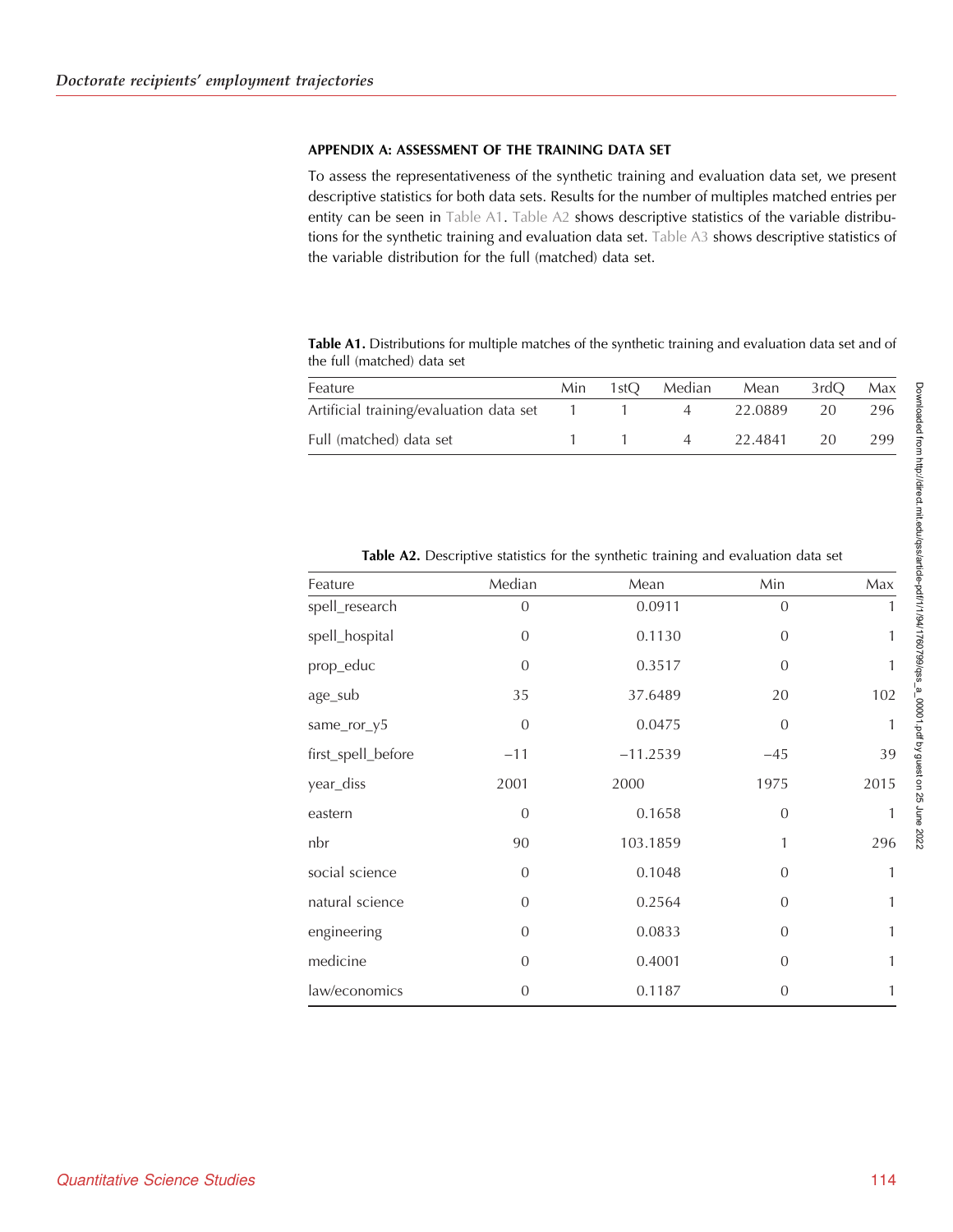<span id="page-21-0"></span>

| Feature            | Median         | Mean       | Min            | Max          |
|--------------------|----------------|------------|----------------|--------------|
| spell_research     | $\overline{0}$ | 0.0846     | $\overline{0}$ | 1            |
| spell_hospital     | $\overline{0}$ | 0.0964     | $\overline{0}$ | 1            |
| prop_educ          | $\theta$       | 0.3319     | $\overline{0}$ | 1            |
| age_sub            | 35             | 37.3718    | 20             | 115          |
| same_ror_y5        | $\theta$       | 0.0573     | $\mathbf{0}$   | $\mathbf{1}$ |
| first_spell_before | $-10$          | $-10.2697$ | $-62$          | 40           |
| year_diss          | 1999           | 1998       | 1975           | 2015         |
| eastern            | $\theta$       | 0.1677     | $\mathbf{0}$   | 1            |
| nbr                | 94             | 106.8058   | 1              | 299          |
| social science     | $\overline{0}$ | 0.0855     | $\overline{0}$ | 1            |
| natural science    | $\Omega$       | 0.2550     | $\overline{0}$ | 1            |
| engineering        | $\overline{0}$ | 0.0882     | $\mathbf{0}$   | $\mathbf{1}$ |
| medicine           | $\Omega$       | 0.4171     | $\overline{0}$ | 1            |
| law/economics      | $\overline{0}$ | 0.1118     | $\overline{0}$ | 1            |

Table A3 Descriptive statistics for full (matched) data set

## APPENDIX B: ASSESSMENT OF MERGED DATA SET

The following figures were created to check the quality of the matched IIPED data.



Figure B1. Successfully identified doctorate recipients by graduation year.